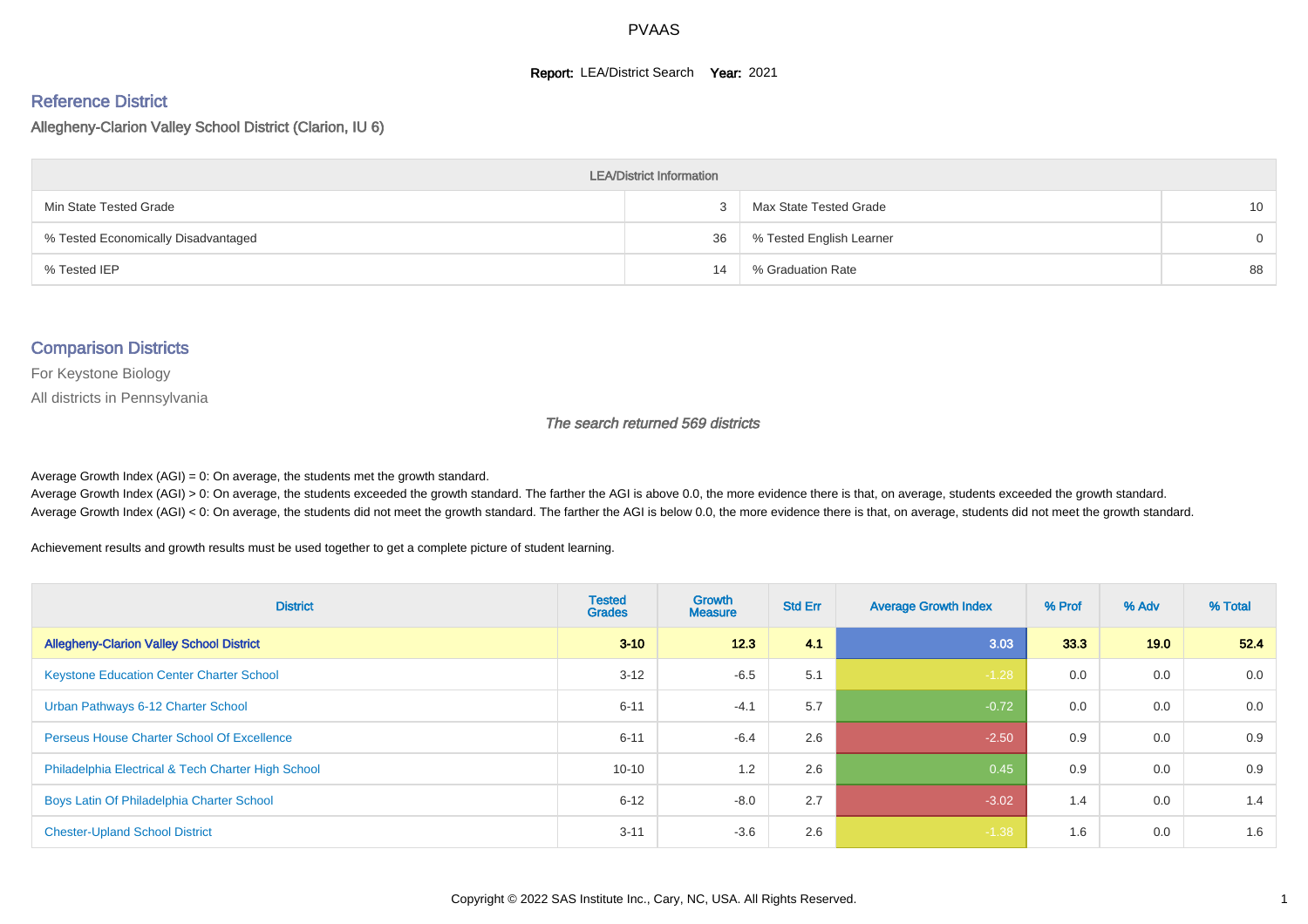| <b>District</b>                                                       | <b>Tested</b><br><b>Grades</b> | <b>Growth</b><br><b>Measure</b> | <b>Std Err</b> | <b>Average Growth Index</b> | % Prof | % Adv   | % Total |
|-----------------------------------------------------------------------|--------------------------------|---------------------------------|----------------|-----------------------------|--------|---------|---------|
| <b>Allegheny-Clarion Valley School District</b>                       | $3 - 10$                       | 12.3                            | 4.1            | 3.03                        | 33.3   | 19.0    | 52.4    |
| <b>Aliquippa School District</b>                                      | $3 - 11$                       | $-20.0$                         | 3.6            | $-5.54$                     | 1.7    | 0.0     | 1.7     |
| <b>Innovative Arts Academy Charter School</b>                         | $6 - 11$                       | $-7.2$                          | 2.5            | $-2.83$                     | 2.0    | 0.0     | 2.0     |
| <b>Chester Charter Scholars Academy Charter School</b>                | $3 - 12$                       | $-6.2$                          | 3.3            | $-1.88$                     | 2.2    | 0.0     | 2.2     |
| La Academia Partnership Charter School                                | $6 - 11$                       | $-15.5$                         | 5.7            | $-2.70$                     | 2.3    | 0.0     | 2.3     |
| People For People Charter School                                      | $3 - 12$                       | 6.4                             | 5.6            | 1.15                        | 2.4    | 0.0     | 2.4     |
| <b>Sto-Rox School District</b>                                        | $3 - 10$                       | $-7.0$                          | 3.5            | $-1.99$                     | 3.2    | 0.0     | 3.2     |
| <b>Mastery Charter School - Gratz Campus</b>                          | $7 - 10$                       | $-9.5$                          | 4.6            | $-2.09$                     | 0.0    | 3.4     | 3.4     |
| <b>Universal Audenried Charter School</b>                             | $9 - 11$                       | $-3.8$                          | 2.5            | $-1.53$                     | 3.0    | 0.5     | 3.5     |
| <b>Tech Freire Charter School</b>                                     | $9 - 11$                       | 0.7                             | 2.5            | 0.27                        | 3.6    | 0.0     | 3.6     |
| <b>York City School District</b>                                      | $3 - 12$                       | $-17.7$                         | 1.8            | $-10.05$                    | 3.2    | 0.7     | 3.9     |
| <b>Clairton City School District</b>                                  | $3 - 11$                       | $-1.6$                          | 5.0            | $-0.32$                     | 3.8    | 0.5     | 4.4     |
| Aspira Bilingual Cyber Charter School                                 | $3 - 11$                       | 5.1                             | 5.8            | 0.87                        | 4.8    | 0.0     | 4.8     |
| <b>Claysburg-Kimmel School District</b>                               | $3 - 11$                       | $-1.2$                          | 5.2            | $-0.22$                     | 5.0    | 0.0     | 5.0     |
| <b>West Side CTC</b>                                                  | $9 - 10$                       | $-32.0$                         | 3.9            | $-8.16$                     | 5.9    | 0.0     | 5.9     |
| <b>Allentown City School District</b>                                 | $3 - 12$                       | $-16.9$                         | 1.4            | $-12.37$                    | 5.9    | 0.4     | 6.3     |
| Morrisville Borough School District                                   | $3 - 11$                       | $-13.1$                         | 3.7            | $-3.52$                     | 4.9    | 1.6     | 6.6     |
| <b>Belmont Charter School</b>                                         | $3 - 10$                       | 2.2                             | 3.4            | 0.64                        | 5.3    | 1.8     | $7.0\,$ |
| <b>Lawrence County CTC</b>                                            | $10 - 11$                      | $-9.8$                          | 3.7            | $-2.68$                     | 7.3    | 0.0     | 7.3     |
| <b>Propel Charter School-Homestead</b>                                | $3 - 11$                       | $-5.0$                          | 3.9            | $-1.27$                     | 7.3    | 0.0     | $7.3$   |
| <b>Turkeyfoot Valley Area School District</b>                         | $3 - 12$                       | $-15.4$                         | 5.8            | $-2.66$                     | 3.8    | $3.8\,$ | 7.6     |
| Preparatory Charter School Of Mathematics, Science, Tech, And Careers | $9 - 10$                       | $-5.1$                          | 2.5            | $-2.03$                     | 6.3    | 1.4     | 7.7     |
| <b>Propel Charter School-Montour</b>                                  | $3 - 10$                       | $-3.4$                          | 3.6            | $-0.93$                     | 7.7    | 0.0     | 7.7     |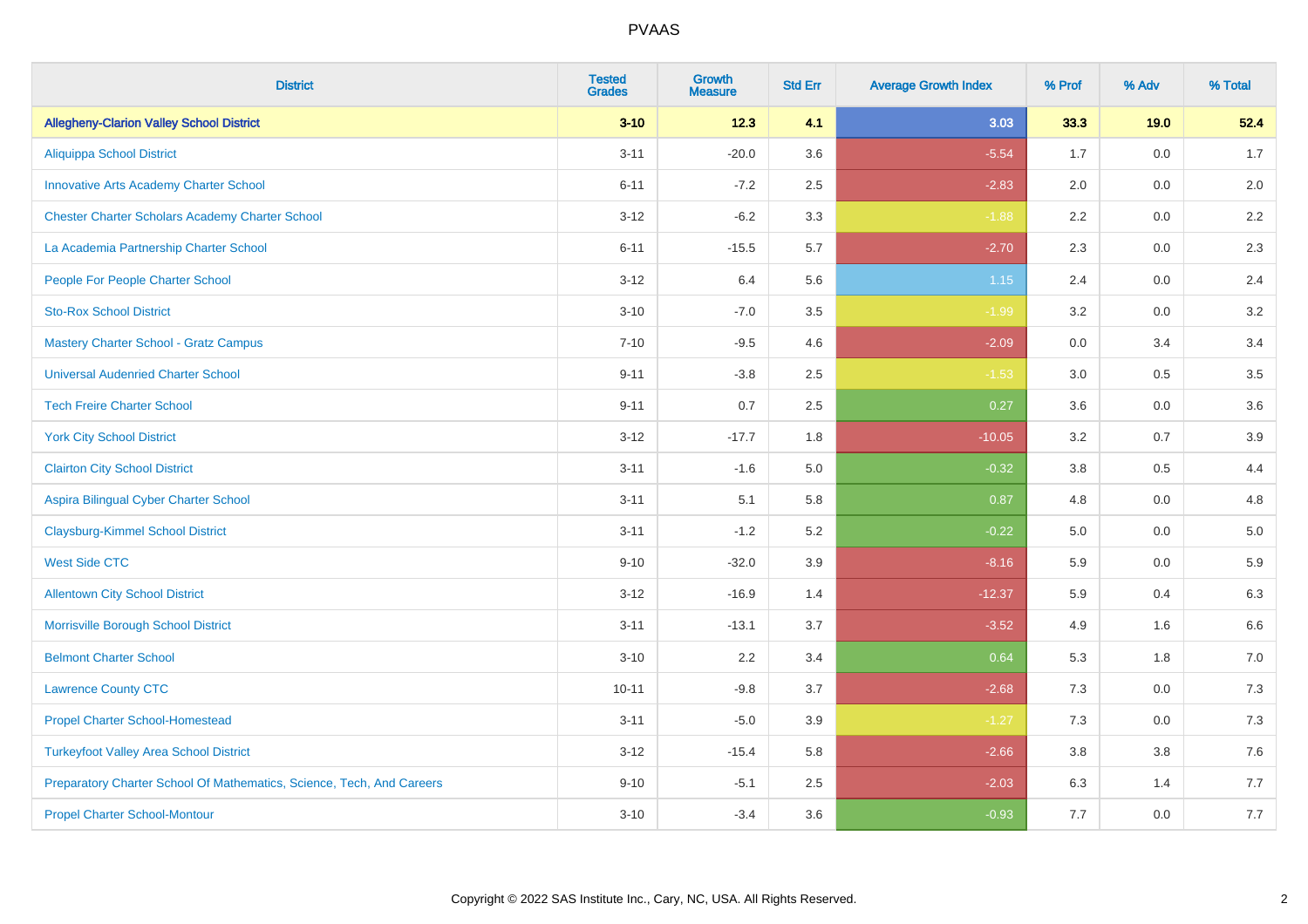| <b>District</b>                                   | <b>Tested</b><br><b>Grades</b> | <b>Growth</b><br><b>Measure</b> | <b>Std Err</b> | <b>Average Growth Index</b> | % Prof  | % Adv | % Total |
|---------------------------------------------------|--------------------------------|---------------------------------|----------------|-----------------------------|---------|-------|---------|
| <b>Allegheny-Clarion Valley School District</b>   | $3 - 10$                       | 12.3                            | 4.1            | 3.03                        | 33.3    | 19.0  | 52.4    |
| <b>Harrisburg City School District</b>            | $3 - 11$                       | $-0.2$                          | 2.0            | $-0.11$                     | 6.0     | 2.0   | 8.0     |
| Propel Charter School - Braddock Hills            | $3 - 11$                       | $-2.1$                          | 3.3            | $-0.63$                     | 4.8     | 3.2   | 8.1     |
| Lincoln Leadership Academy Charter School         | $3 - 12$                       | $-7.4$                          | 3.7            | $-1.99$                     | 6.4     | 2.1   | 8.5     |
| Dr Robert Ketterer Charter School Inc             | $6 - 12$                       | 7.1                             | 4.3            | 1.66                        | 7.3     | 1.7   | $9.0\,$ |
| <b>Shade-Central City School District</b>         | $3 - 11$                       | $-14.6$                         | 4.0            | $-3.68$                     | 9.6     | 0.0   | 9.6     |
| <b>Executive Education Academy Charter School</b> | $3 - 10$                       | $-14.6$                         | 3.0            | $-4.81$                     | 8.5     | 1.2   | 9.8     |
| <b>Tacony Academy Charter School</b>              | $3 - 11$                       | $-12.9$                         | 3.3            | $-3.90$                     | 8.6     | 1.4   | 10.0    |
| <b>KIPP Dubois Charter School</b>                 | $9 - 10$                       | $-3.0$                          | 3.1            | $-0.95$                     | 10.0    | 0.0   | 10.0    |
| <b>Sugar Valley Rural Charter School</b>          | $3 - 11$                       | $-3.6$                          | 3.7            | $-0.98$                     | 10.3    | 0.0   | 10.3    |
| <b>Woodland Hills School District</b>             | $3 - 12$                       | $-4.2$                          | 2.5            | $-1.66$                     | 10.1    | 1.4   | 11.5    |
| <b>Greater Johnstown School District</b>          | $3 - 11$                       | $-3.5$                          | 2.4            | $-1.45$                     | 10.3    | 1.3   | 11.5    |
| Esperanza Cyber Charter School                    | $3 - 11$                       | 7.1                             | 6.1            | 1.15                        | $8.8\,$ | 2.9   | 11.8    |
| New Kensington-Arnold School District             | $3 - 11$                       | $-5.8$                          | 3.2            | $-1.80$                     | 10.8    | 1.2   | 12.0    |
| <b>Big Beaver Falls Area School District</b>      | $3 - 11$                       | $-17.9$                         | 2.8            | $-6.27$                     | 9.4     | 2.8   | 12.2    |
| <b>Multicultural Academy Charter School</b>       | $9 - 11$                       | 6.0                             | 3.4            | 1.77                        | 12.3    | 0.0   | 12.3    |
| <b>Norristown Area School District</b>            | $3 - 12$                       | $-25.4$                         | 1.7            | $-15.35$                    | 10.6    | 1.8   | 12.4    |
| Community Academy Of Philadelphia Charter School  | $3 - 11$                       | 0.1                             | 2.6            | 0.06                        | 9.7     | 2.6   | 12.4    |
| <b>Mastery Charter School - Thomas Campus</b>     | $3 - 10$                       | 7.9                             | 5.7            | 1.39                        | 12.5    | 0.0   | 12.5    |
| <b>Lancaster School District</b>                  | $3 - 12$                       | $-10.0$                         | 1.4            | $-7.22$                     | 9.0     | 3.9   | 12.8    |
| Mastery Charter School - Shoemaker Campus         | $7 - 10$                       | $-2.3$                          | 2.8            | $-0.81$                     | 10.1    | 3.7   | 13.8    |
| <b>Steelton-Highspire School District</b>         | $3 - 11$                       | $-5.3$                          | 3.2            | $-1.65$                     | 13.9    | 0.0   | 13.9    |
| <b>Tussey Mountain School District</b>            | $3 - 12$                       | $-13.0$                         | 3.3            | $-3.93$                     | 11.1    | 3.2   | 14.3    |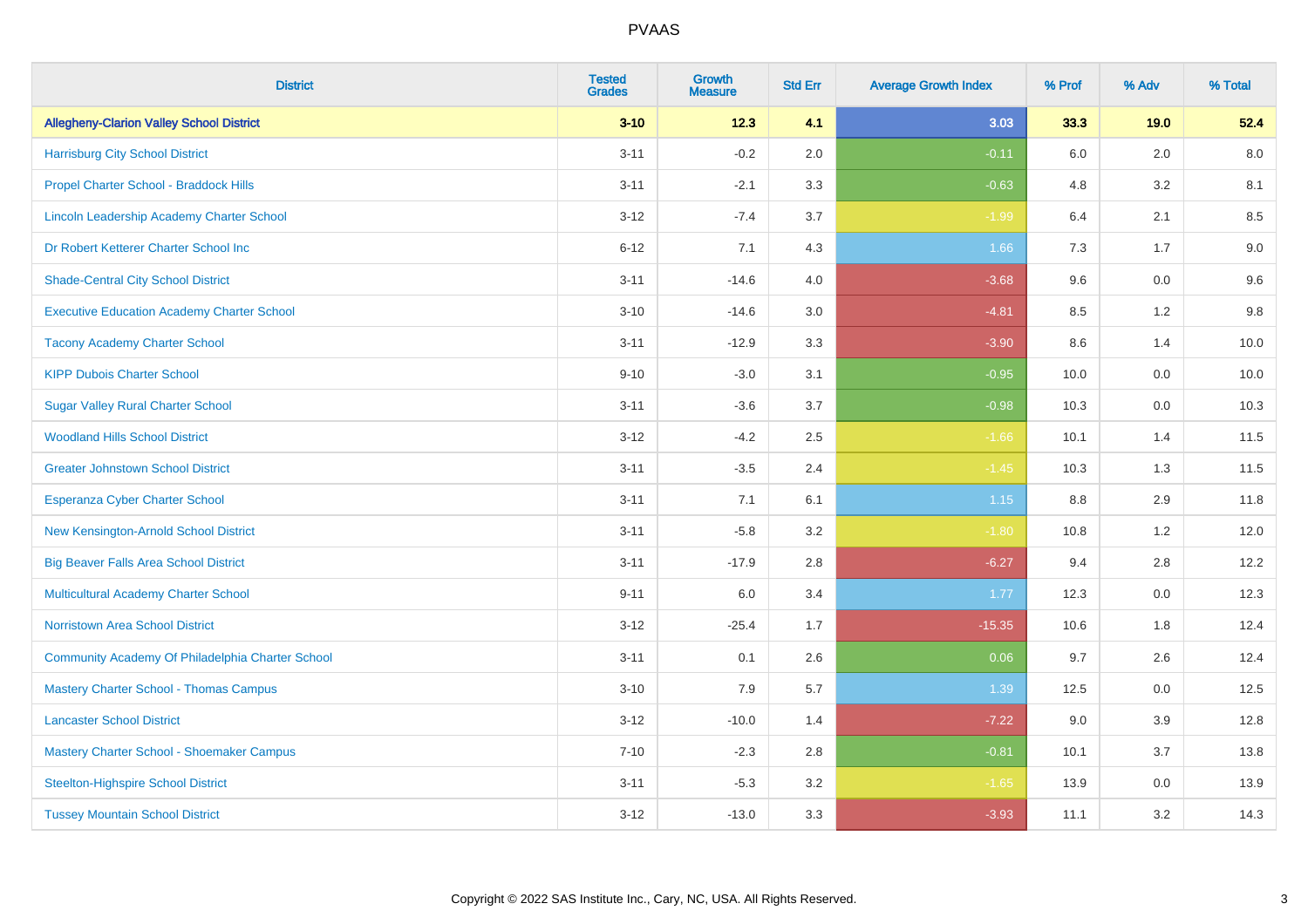| <b>District</b>                                 | <b>Tested</b><br><b>Grades</b> | <b>Growth</b><br><b>Measure</b> | <b>Std Err</b> | <b>Average Growth Index</b> | % Prof | % Adv   | % Total |
|-------------------------------------------------|--------------------------------|---------------------------------|----------------|-----------------------------|--------|---------|---------|
| <b>Allegheny-Clarion Valley School District</b> | $3 - 10$                       | 12.3                            | 4.1            | 3.03                        | 33.3   | 19.0    | 52.4    |
| <b>Shenandoah Valley School District</b>        | $3 - 11$                       | $-4.5$                          | 3.5            | $-1.29$                     | 14.3   | $0.0\,$ | 14.3    |
| <b>Cornell School District</b>                  | $3 - 11$                       | $-5.5$                          | 4.6            | $-1.20$                     | 11.3   | 3.2     | 14.5    |
| <b>Washington School District</b>               | $3 - 11$                       | $-15.9$                         | 2.9            | $-5.44$                     | 12.9   | 1.7     | 14.7    |
| <b>Hanover Area School District</b>             | $3 - 11$                       | $-14.7$                         | 4.7            | $-3.13$                     | 12.1   | 3.0     | 15.2    |
| Imhotep Institute Charter High School           | $9 - 11$                       | $-17.6$                         | 5.8            | $-3.03$                     | 15.4   | 0.0     | 15.4    |
| <b>Blacklick Valley School District</b>         | $3 - 11$                       | $-0.9$                          | 3.9            | $-0.23$                     | 7.7    | 7.7     | 15.4    |
| <b>Coatesville Area School District</b>         | $3 - 11$                       | $-9.5$                          | 1.6            | $-5.81$                     | 12.8   | 3.3     | 16.2    |
| <b>Rochester Area School District</b>           | $3 - 11$                       | $-5.7$                          | 3.9            | $-1.45$                     | 14.9   | 2.1     | 17.0    |
| <b>Muhlenberg School District</b>               | $3 - 10$                       | $-17.8$                         | 1.9            | $-9.34$                     | 12.4   | 4.6     | 17.0    |
| <b>City CHS</b>                                 | $10 - 11$                      | $-5.6$                          | 2.4            | $-2.34$                     | 15.9   | 1.5     | 17.4    |
| Esperanza Academy Charter School                | $4 - 11$                       | 2.1                             | 2.1            | 1.01                        | 14.2   | 3.6     | 17.8    |
| <b>Wilkes-Barre Area School District</b>        | $3 - 11$                       | $-12.4$                         | 2.4            | $-5.18$                     | 14.2   | 3.7     | 17.9    |
| <b>Sharon City School District</b>              | $3 - 11$                       | $-6.5$                          | 2.3            | $-2.79$                     | 13.1   | 5.0     | 18.1    |
| <b>Bristol Township School District</b>         | $3 - 11$                       | $-7.4$                          | 1.4            | $-5.32$                     | 13.8   | 4.6     | 18.4    |
| <b>Mcguffey School District</b>                 | $3 - 11$                       | $-12.1$                         | 3.0            | $-4.06$                     | 12.8   | 5.9     | 18.6    |
| <b>Burgettstown Area School District</b>        | $3 - 11$                       | $-11.2$                         | 3.2            | $-3.46$                     | 16.0   | 2.7     | 18.7    |
| <b>Columbia Borough School District</b>         | $3 - 12$                       | $-1.1$                          | 3.6            | $-0.31$                     | 17.2   | 1.7     | 19.0    |
| <b>Achievement House Charter School</b>         | $7 - 11$                       | $-8.2$                          | 3.6            | $-2.28$                     | 16.7   | 2.8     | 19.4    |
| <b>New Castle Area School District</b>          | $3 - 12$                       | $-13.6$                         | 2.3            | $-5.99$                     | 17.6   | 2.0     | 19.5    |
| <b>Frazier School District</b>                  | $3 - 11$                       | $-18.9$                         | 3.4            | $-5.49$                     | 18.3   | 1.4     | 19.7    |
| <b>West Mifflin Area School District</b>        | $3 - 12$                       | $-11.9$                         | 2.5            | $-4.77$                     | 15.9   | 4.0     | 19.9    |
| <b>Erie City School District</b>                | $3 - 12$                       | $-4.5$                          | 1.4            | $-3.09$                     | 13.4   | 6.7     | 20.1    |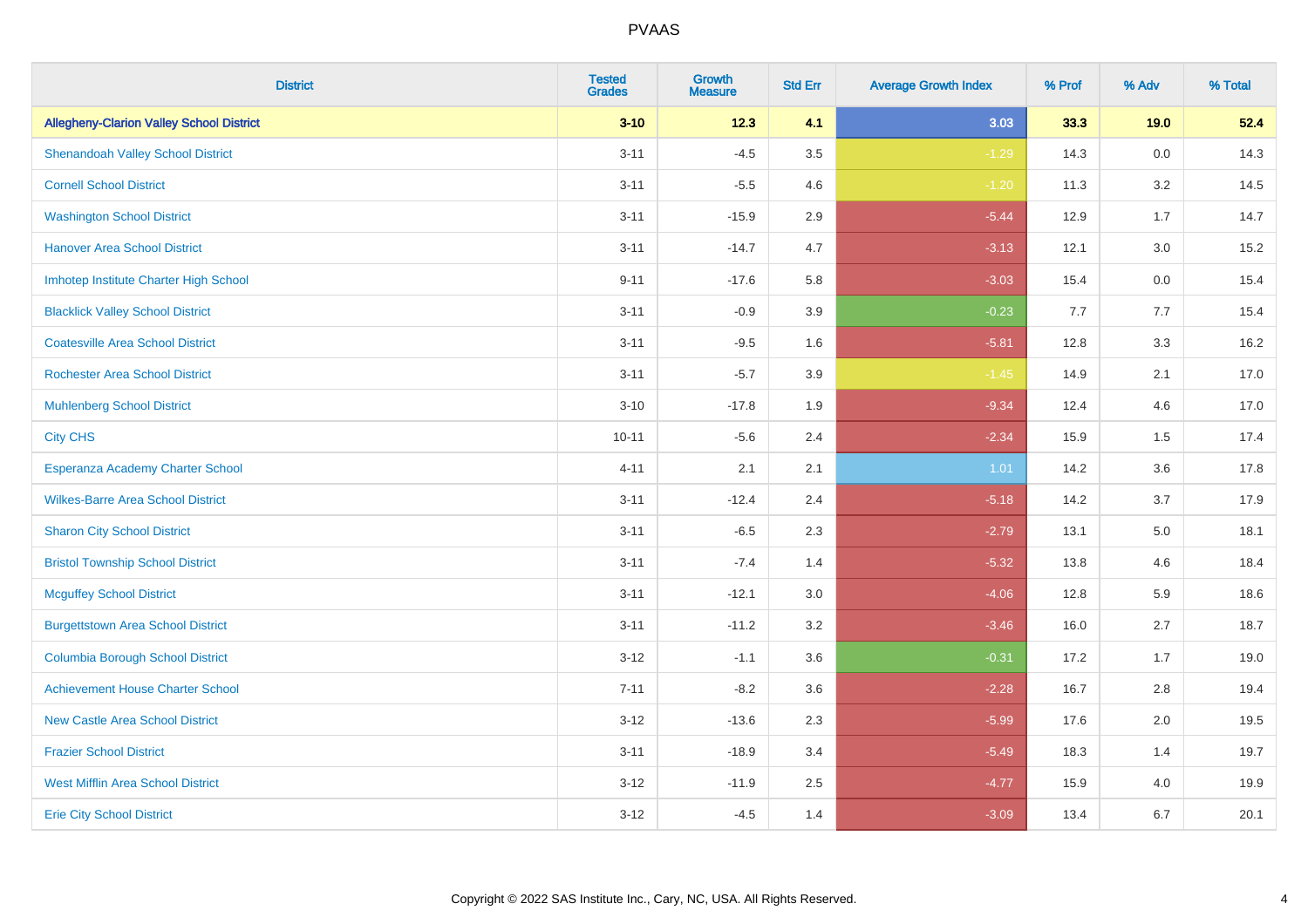| <b>District</b>                                         | <b>Tested</b><br><b>Grades</b> | <b>Growth</b><br><b>Measure</b> | <b>Std Err</b> | <b>Average Growth Index</b> | % Prof | % Adv   | % Total |
|---------------------------------------------------------|--------------------------------|---------------------------------|----------------|-----------------------------|--------|---------|---------|
| <b>Allegheny-Clarion Valley School District</b>         | $3 - 10$                       | 12.3                            | 4.1            | 3.03                        | 33.3   | 19.0    | 52.4    |
| <b>Dunmore School District</b>                          | $3 - 11$                       | $-12.2$                         | 2.7            | $-4.51$                     | 15.0   | 5.3     | 20.4    |
| Jefferson County-Dubois AVTS                            | $9 - 11$                       | $-11.7$                         | 3.1            | $-3.72$                     | 17.6   | 2.8     | 20.4    |
| Mastery Charter School - Pickett Campus                 | $6 - 10$                       | 2.7                             | 4.2            | 0.65                        | 20.6   | $0.0\,$ | 20.6    |
| <b>MaST Community Charter School II</b>                 | $3 - 10$                       | 1.4                             | 3.0            | 0.45                        | 16.1   | 4.6     | 20.7    |
| <b>Farrell Area School District</b>                     | $3 - 11$                       | $-1.9$                          | 4.2            | $-0.44$                     | 9.3    | 11.6    | 20.9    |
| <b>William Penn School District</b>                     | $3 - 12$                       | 7.0                             | 1.9            | 3.61                        | 14.0   | 7.2     | 21.3    |
| Hope For Hyndman Charter School                         | $3 - 11$                       | 5.1                             | 5.8            | 0.88                        | 14.3   | 7.1     | 21.4    |
| <b>Lebanon School District</b>                          | $3 - 11$                       | $-1.2$                          | 1.9            | $-0.63$                     | 15.2   | 6.4     | 21.6    |
| <b>Carbon Career &amp; Technical Institute</b>          | $9 - 11$                       | $-9.3$                          | 3.2            | $-2.92$                     | 19.6   | 2.2     | 21.7    |
| <b>Williams Valley School District</b>                  | $3 - 11$                       | 2.6                             | 3.7            | 0.69                        | 17.0   | 5.1     | 22.0    |
| <b>Southeast Delco School District</b>                  | $3 - 10$                       | 3.9                             | 3.5            | 1.12                        | 18.6   | 3.4     | 22.0    |
| <b>Williamsburg Community School District</b>           | $3 - 11$                       | $-16.9$                         | 4.1            | $-4.14$                     | 22.4   | 0.0     | 22.4    |
| <b>Antietam School District</b>                         | $3 - 10$                       | $-9.5$                          | 3.7            | $-2.57$                     | 20.9   | 1.5     | 22.4    |
| <b>Pittsburgh School District</b>                       | $3 - 11$                       | $-13.0$                         | 1.1            | $-12.25$                    | 16.1   | 6.5     | 22.6    |
| <b>Mount Carmel Area School District</b>                | $3 - 11$                       | $-7.9$                          | 2.3            | $-3.38$                     | 18.2   | 4.4     | 22.6    |
| <b>Columbia-Montour AVTS</b>                            | $9 - 10$                       | $-7.1$                          | 2.8            | $-2.52$                     | 19.5   | $3.2\,$ | 22.7    |
| <b>Reading School District</b>                          | $3 - 11$                       | 4.3                             | 1.2            | 3.71                        | 16.8   | 6.0     | 22.8    |
| Philadelphia City School District                       | $3 - 12$                       | $-7.8$                          | 0.6            | $-13.43$                    | 16.4   | 6.5     | 22.9    |
| <b>Fannett-Metal School District</b>                    | $3 - 11$                       | $-22.3$                         | 4.8            | $-4.65$                     | 16.4   | 6.6     | 23.0    |
| <b>Redbank Valley School District</b>                   | $3 - 11$                       | $-7.5$                          | 3.1            | $-2.41$                     | 12.4   | 10.6    | 23.1    |
| Center For Student Learning Charter School At Pennsbury | $6 - 12$                       | $-3.3$                          | 6.0            | $-0.55$                     | 23.1   | 0.0     | 23.1    |
| <b>Greater Nanticoke Area School District</b>           | $3 - 12$                       | $-6.8$                          | 2.6            | $-2.58$                     | 15.2   | 8.9     | 24.1    |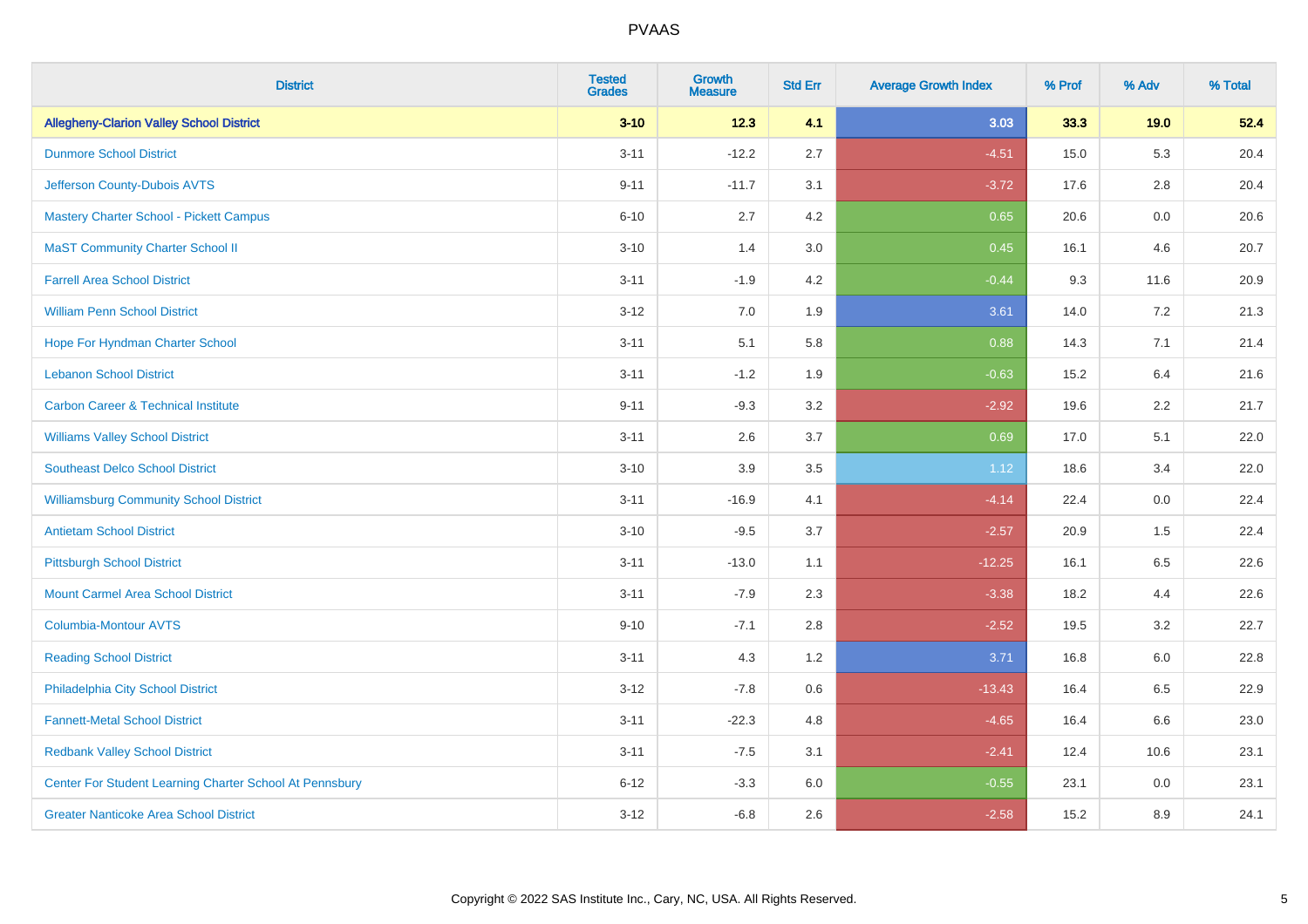| <b>District</b>                                   | <b>Tested</b><br><b>Grades</b> | <b>Growth</b><br><b>Measure</b> | <b>Std Err</b> | <b>Average Growth Index</b> | % Prof | % Adv   | % Total |
|---------------------------------------------------|--------------------------------|---------------------------------|----------------|-----------------------------|--------|---------|---------|
| <b>Allegheny-Clarion Valley School District</b>   | $3 - 10$                       | 12.3                            | 4.1            | 3.03                        | 33.3   | 19.0    | 52.4    |
| <b>Tidioute Community Charter School</b>          | $3 - 11$                       | $0.8\,$                         | 4.4            | 0.19                        | 18.1   | 6.9     | 25.0    |
| Maritime Academy Charter School                   | $3 - 10$                       | 13.2                            | 3.1            | 4.29                        | 24.0   | 1.3     | 25.3    |
| <b>Mckeesport Area School District</b>            | $3 - 12$                       | 4.6                             | 2.2            | 2.14                        | 21.1   | 4.4     | 25.5    |
| Philadelphia Academy Charter School               | $3 - 11$                       | $-14.7$                         | 2.7            | $-5.42$                     | 21.6   | 3.9     | 25.5    |
| <b>York Academy Regional Charter School</b>       | $3 - 11$                       | $-2.3$                          | 4.4            | $-0.52$                     | 23.5   | 2.0     | 25.5    |
| Jim Thorpe Area School District                   | $3 - 11$                       | $-10.9$                         | 2.4            | $-4.48$                     | 19.5   | 6.0     | 25.5    |
| Northern Lebanon School District                  | $3 - 11$                       | $-0.7$                          | 2.3            | $-0.29$                     | 18.8   | 6.8     | 25.6    |
| <b>Mount Union Area School District</b>           | $3 - 10$                       | $-2.5$                          | 2.8            | $-0.89$                     | 19.8   | 5.8     | 25.6    |
| Penn Hills School District                        | $3 - 11$                       | 0.0                             | 2.4            | 0.02                        | 18.4   | 7.1     | 25.6    |
| <b>Pottstown School District</b>                  | $3 - 12$                       | 2.0                             | 2.2            | 0.88                        | 19.4   | 6.2     | 25.6    |
| <b>Mastery Charter School - Hardy Williams</b>    | $3 - 11$                       | 6.6                             | 3.0            | 2.21                        | 24.7   | 1.2     | 25.9    |
| Pennsylvania Distance Learning Charter School     | $3 - 12$                       | $6.8\,$                         | 3.4            | 1.99                        | 19.8   | $6.2\,$ | 25.9    |
| Meyersdale Area School District                   | $3 - 11$                       | $-16.1$                         | 3.3            | $-4.94$                     | 20.3   | 5.8     | 26.1    |
| South Allegheny School District                   | $3 - 11$                       | $-0.9$                          | 3.1            | $-0.30$                     | 23.8   | 2.5     | 26.2    |
| <b>Mastery Charter High School-Lenfest Campus</b> | $7 - 11$                       | $-1.8$                          | 5.8            | $-0.30$                     | 26.3   | 0.0     | 26.3    |
| <b>New Foundations Charter School</b>             | $3 - 11$                       | 0.6                             | 2.2            | 0.29                        | 22.4   | 4.0     | 26.4    |
| <b>York Co School Of Technology</b>               | $9 - 12$                       | $-10.9$                         | 1.6            | $-6.79$                     | 22.6   | 4.0     | 26.6    |
| <b>Central Cambria School District</b>            | $3 - 11$                       | $-12.7$                         | 2.3            | $-5.61$                     | 19.4   | 7.4     | 26.9    |
| <b>Roberto Clemente Charter School</b>            | $3 - 12$                       | $-3.3$                          | 4.1            | $-0.79$                     | 22.7   | 4.6     | 27.3    |
| <b>Carmichaels Area School District</b>           | $3 - 10$                       | $-7.0$                          | 3.1            | $-2.30$                     | 17.8   | 9.6     | 27.4    |
| <b>Moniteau School District</b>                   | $3 - 11$                       | $-11.8$                         | 2.9            | $-4.07$                     | 22.6   | 5.0     | 27.6    |
| <b>Scranton School District</b>                   | $3 - 12$                       | $-10.1$                         | 2.5            | $-4.04$                     | 20.0   | 7.7     | 27.7    |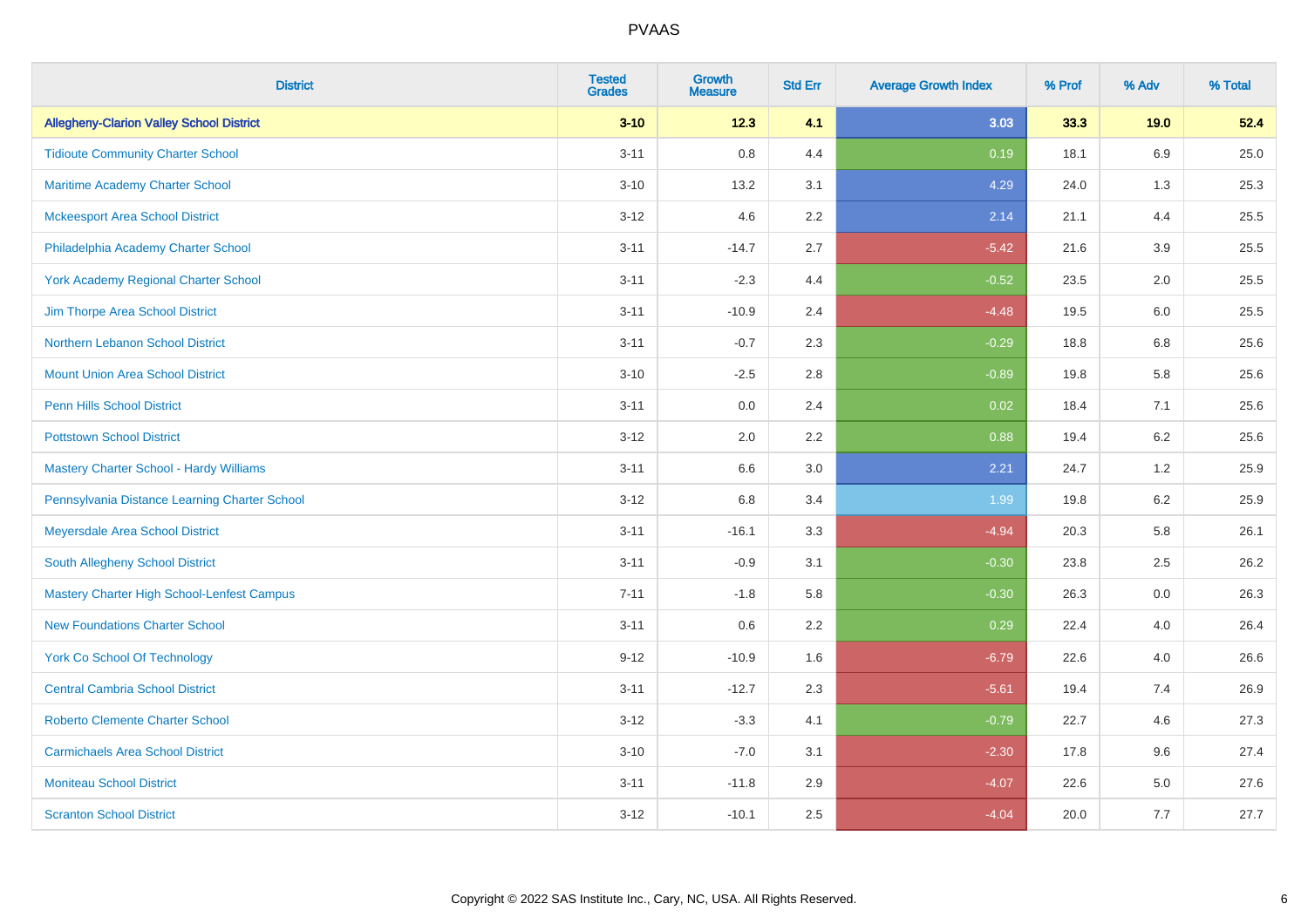| <b>District</b>                                   | <b>Tested</b><br><b>Grades</b> | <b>Growth</b><br><b>Measure</b> | <b>Std Err</b> | <b>Average Growth Index</b> | % Prof | % Adv   | % Total |
|---------------------------------------------------|--------------------------------|---------------------------------|----------------|-----------------------------|--------|---------|---------|
| <b>Allegheny-Clarion Valley School District</b>   | $3 - 10$                       | 12.3                            | 4.1            | 3.03                        | 33.3   | 19.0    | 52.4    |
| Lehigh Valley Academy Regional Charter School     | $3 - 11$                       | $-5.9$                          | 3.0            | $-1.98$                     | 20.0   | 7.7     | 27.7    |
| <b>Northern Cambria School District</b>           | $3 - 11$                       | $-0.3$                          | 3.4            | $-0.09$                     | 26.5   | 1.2     | 27.7    |
| <b>Central Fulton School District</b>             | $3 - 11$                       | $-13.3$                         | 3.2            | $-4.20$                     | 18.1   | 9.7     | 27.8    |
| <b>Penns Manor Area School District</b>           | $3 - 12$                       | $-1.9$                          | 3.5            | $-0.55$                     | 24.2   | 3.8     | 28.0    |
| <b>Blairsville-Saltsburg School District</b>      | $3 - 11$                       | $-7.5$                          | 2.8            | $-2.67$                     | 20.1   | 8.2     | 28.3    |
| <b>Union School District</b>                      | $3 - 12$                       | 2.5                             | 3.7            | 0.69                        | 17.9   | 10.4    | 28.4    |
| <b>East Allegheny School District</b>             | $3 - 11$                       | $-6.4$                          | 3.0            | $-2.11$                     | 21.0   | 7.4     | 28.4    |
| <b>Susq-Cyber Charter School</b>                  | $9 - 11$                       | $-3.2$                          | 5.8            | $-0.54$                     | 23.8   | 4.8     | 28.6    |
| <b>Williamsport Area School District</b>          | $3 - 11$                       | $-11.7$                         | 1.4            | $-8.29$                     | 18.2   | 10.5    | 28.7    |
| <b>Conemaugh Valley School District</b>           | $3 - 12$                       | $-6.3$                          | 4.1            | $-1.54$                     | 23.7   | 5.1     | 28.8    |
| Ambridge Area School District                     | $3 - 12$                       | $-19.4$                         | 2.5            | $-7.64$                     | 23.2   | 5.6     | 28.9    |
| <b>Hanover Public School District</b>             | $3 - 11$                       | $-12.4$                         | 2.7            | $-4.50$                     | 22.7   | $6.2\,$ | 28.9    |
| Pennsylvania Cyber Charter School                 | $3 - 11$                       | 0.6                             | 1.5            | 0.37                        | 20.8   | 8.1     | 28.9    |
| <b>Ferndale Area School District</b>              | $3 - 10$                       | $-1.1$                          | 4.1            | $-0.27$                     | 21.0   | 7.9     | 29.0    |
| <b>Westinghouse Arts Academy Charter School</b>   | $9 - 10$                       | $-6.0$                          | 3.3            | $-1.81$                     | 20.2   | $8.9\,$ | 29.1    |
| <b>Connellsville Area School District</b>         | $3 - 11$                       | $-5.3$                          | 2.0            | $-2.67$                     | 24.2   | 5.0     | 29.1    |
| <b>Environmental Charter School At Frick Park</b> | $3-9$                          | $-6.2$                          | 3.7            | $-1.67$                     | 25.9   | 3.4     | 29.3    |
| <b>Shamokin Area School District</b>              | $3 - 11$                       | $-2.6$                          | 2.5            | $-1.06$                     | 19.6   | 9.8     | 29.3    |
| <b>Dauphin County Technical School</b>            | $9 - 11$                       | $-3.9$                          | 2.3            | $-1.67$                     | 18.3   | 11.1    | 29.3    |
| <b>Hazleton Area School District</b>              | $3 - 11$                       | 6.0                             | 1.6            | 3.85                        | 20.5   | 9.0     | 29.5    |
| <b>Pottsville Area School District</b>            | $3 - 12$                       | $-4.9$                          | 2.1            | $-2.36$                     | 21.8   | 7.9     | 29.6    |
| <b>Mahanoy Area School District</b>               | $3 - 10$                       | $-3.4$                          | 3.1            | $-1.07$                     | 21.4   | 8.6     | 30.0    |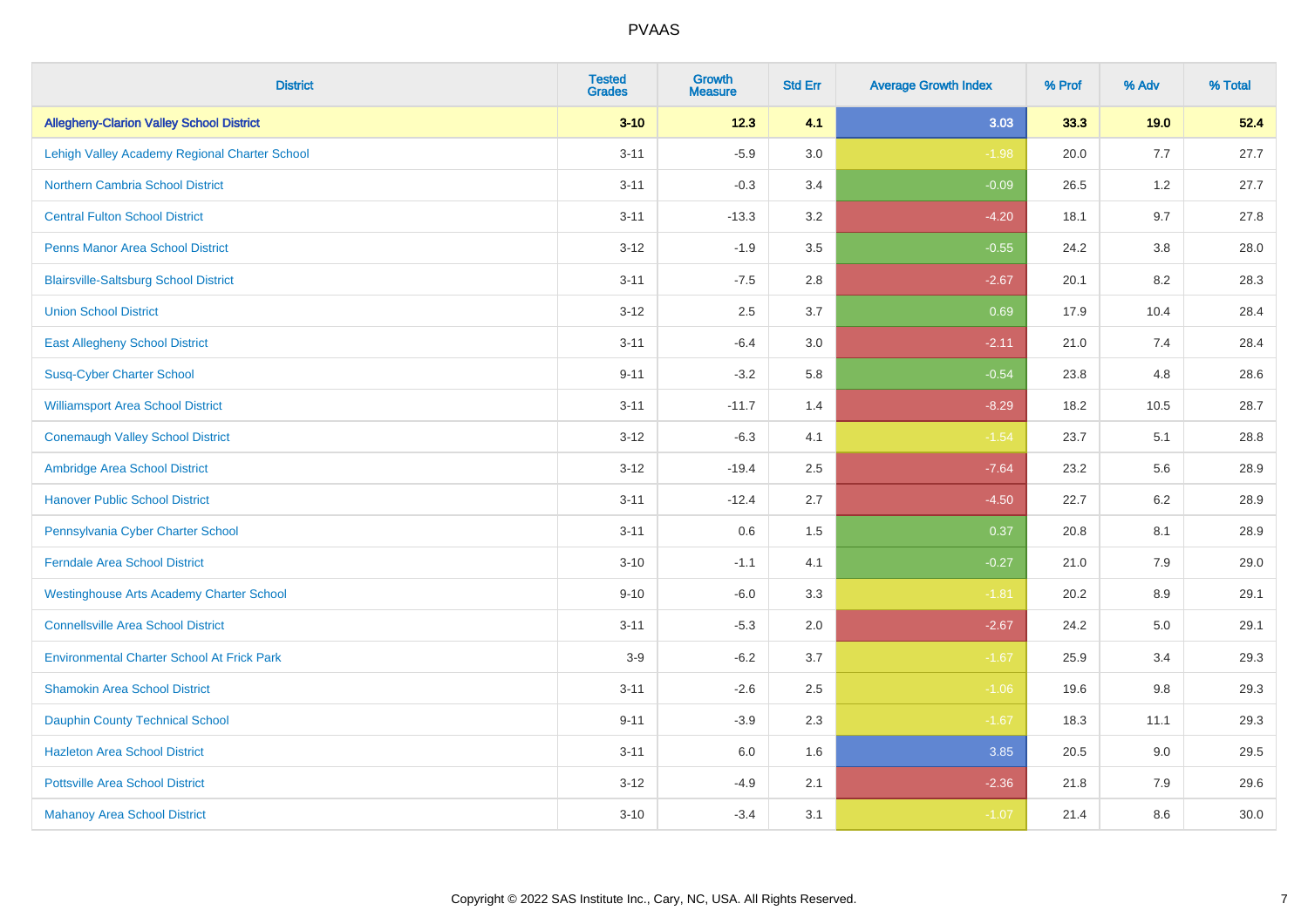| <b>District</b>                                 | <b>Tested</b><br><b>Grades</b> | <b>Growth</b><br><b>Measure</b> | <b>Std Err</b> | <b>Average Growth Index</b> | % Prof | % Adv | % Total |
|-------------------------------------------------|--------------------------------|---------------------------------|----------------|-----------------------------|--------|-------|---------|
| <b>Allegheny-Clarion Valley School District</b> | $3 - 10$                       | 12.3                            | 4.1            | 3.03                        | 33.3   | 19.0  | 52.4    |
| Insight PA Cyber Charter School                 | $3 - 11$                       | $-9.4$                          | 5.8            | $-1.62$                     | 25.6   | 4.6   | 30.2    |
| <b>Carbondale Area School District</b>          | $3 - 10$                       | $-2.8$                          | 3.2            | $-0.87$                     | 27.5   | 2.9   | 30.4    |
| <b>Brownsville Area School District</b>         | $3 - 12$                       | 3.9                             | 3.8            | 1.04                        | 22.0   | 8.5   | 30.5    |
| <b>Trinity Area School District</b>             | $3 - 11$                       | $-8.7$                          | 1.8            | $-4.87$                     | 20.9   | 9.8   | 30.8    |
| <b>East Lycoming School District</b>            | $3 - 11$                       | $-10.9$                         | 2.1            | $-5.08$                     | 22.5   | 8.2   | 30.8    |
| Jeannette City School District                  | $3 - 11$                       | $-0.7$                          | 3.4            | $-0.20$                     | 26.8   | 4.1   | 30.9    |
| <b>Bristol Borough School District</b>          | $3 - 12$                       | $-5.9$                          | 2.9            | $-2.00$                     | 27.8   | 3.3   | 31.1    |
| Lackawanna Trail School District                | $3 - 10$                       | $-11.0$                         | 3.3            | $-3.35$                     | 13.1   | 18.0  | 31.2    |
| <b>Freedom Area School District</b>             | $3 - 11$                       | $-6.3$                          | 3.1            | $-2.04$                     | 22.9   | 8.4   | 31.3    |
| <b>Wyoming Valley West School District</b>      | $3 - 11$                       | $-5.5$                          | 2.3            | $-2.38$                     | 22.2   | 9.2   | 31.4    |
| <b>Monessen City School District</b>            | $3 - 10$                       | $-3.9$                          | 5.6            | $-0.69$                     | 21.0   | 10.5  | 31.6    |
| <b>Bethlehem Area School District</b>           | $3 - 11$                       | $-4.5$                          | 1.1            | $-3.91$                     | 20.4   | 11.3  | 31.7    |
| North Schuylkill School District                | $3 - 11$                       | $-4.7$                          | 2.2            | $-2.16$                     | 20.2   | 11.7  | 31.9    |
| Susquehanna Township School District            | $3 - 12$                       | 3.9                             | 2.7            | 1.45                        | 19.0   | 13.1  | 32.0    |
| Juniata Valley School District                  | $3 - 11$                       | 1.6                             | 3.2            | 0.51                        | 23.1   | 9.4   | 32.5    |
| <b>Cheltenham School District</b>               | $3 - 11$                       | $-17.6$                         | 2.0            | $-8.74$                     | 24.4   | 8.3   | 32.6    |
| <b>Wattsburg Area School District</b>           | $3 - 11$                       | 1.0                             | 2.7            | 0.36                        | 20.4   | 12.4  | 32.7    |
| <b>West York Area School District</b>           | $3 - 12$                       | $-9.8$                          | 2.7            | $-3.57$                     | 21.9   | 10.9  | 32.8    |
| <b>Corry Area School District</b>               | $3 - 11$                       | $-6.8$                          | 2.3            | $-3.01$                     | 24.0   | 8.8   | 32.8    |
| <b>Chartiers-Houston School District</b>        | $3 - 10$                       | $-16.5$                         | 3.5            | $-4.79$                     | 26.3   | 6.6   | 32.9    |
| <b>Carlynton School District</b>                | $3 - 11$                       | $-2.0$                          | 3.2            | $-0.62$                     | 27.9   | 5.2   | 33.1    |
| <b>Forbes Road School District</b>              | $3 - 11$                       | $-11.5$                         | 4.7            | $-2.43$                     | 23.1   | 10.3  | 33.3    |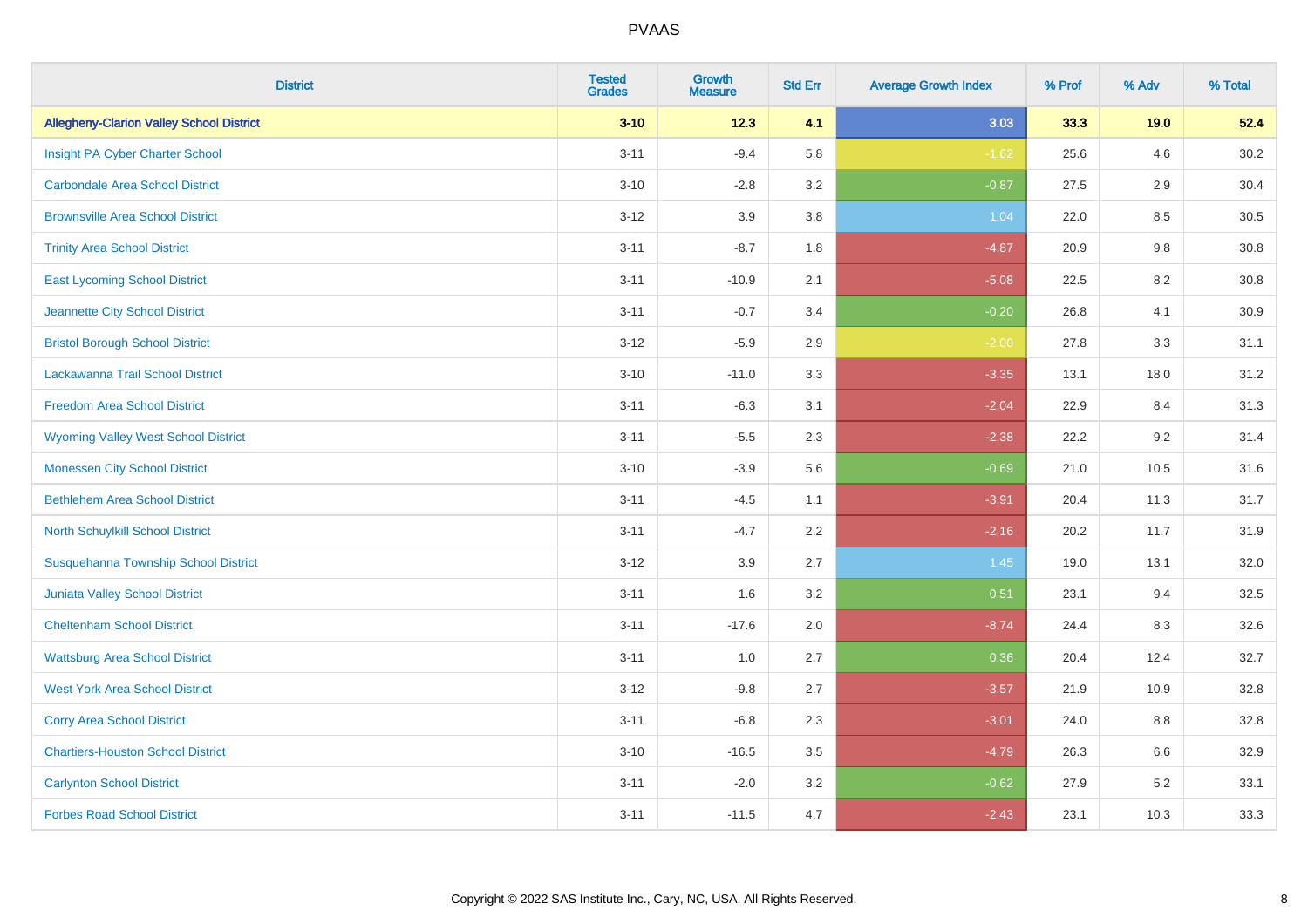| <b>District</b>                                 | <b>Tested</b><br><b>Grades</b> | <b>Growth</b><br><b>Measure</b> | <b>Std Err</b> | <b>Average Growth Index</b> | % Prof | % Adv   | % Total |
|-------------------------------------------------|--------------------------------|---------------------------------|----------------|-----------------------------|--------|---------|---------|
| <b>Allegheny-Clarion Valley School District</b> | $3 - 10$                       | 12.3                            | 4.1            | 3.03                        | 33.3   | 19.0    | 52.4    |
| <b>Titusville Area School District</b>          | $3 - 11$                       | $-5.0$                          | 2.5            | $-1.98$                     | 26.5   | 6.8     | 33.3    |
| Harmony Area School District                    | $3 - 10$                       | $-5.7$                          | 5.0            | $-1.13$                     | 33.3   | 0.0     | 33.3    |
| <b>Berwick Area School District</b>             | $3 - 11$                       | $-6.9$                          | 2.4            | $-2.84$                     | 22.3   | 11.5    | 33.8    |
| Schuylkill Haven Area School District           | $3 - 11$                       | $-5.3$                          | 2.7            | $-1.96$                     | 22.2   | 11.6    | 33.8    |
| <b>Forest Area School District</b>              | $3 - 11$                       | $-1.8$                          | 4.7            | $-0.37$                     | 18.9   | 15.1    | 34.0    |
| <b>Interboro School District</b>                | $3 - 12$                       | $-8.4$                          | 2.0            | $-4.27$                     | 27.6   | 6.4     | 34.1    |
| <b>Milton Area School District</b>              | $3 - 11$                       | $-10.1$                         | 2.5            | $-4.04$                     | 23.0   | 11.3    | 34.2    |
| <b>Marion Center Area School District</b>       | $3 - 10$                       | 0.8                             | 2.9            | 0.27                        | 23.3   | 11.1    | 34.4    |
| Millersburg Area School District                | $3 - 11$                       | $-6.6$                          | 3.4            | $-1.92$                     | 24.1   | 10.3    | 34.5    |
| Lehigh Valley Charter High School For The Arts  | $9 - 10$                       | $-11.8$                         | 2.5            | $-4.76$                     | 28.9   | 5.7     | 34.6    |
| <b>Tulpehocken Area School District</b>         | $3 - 12$                       | 1.0                             | 4.9            | 0.20                        | 11.5   | 23.1    | 34.6    |
| Jefferson-Morgan School District                | $3 - 10$                       | $-12.0$                         | 3.9            | $-3.09$                     | 28.6   | 6.1     | 34.7    |
| <b>Forest City Regional School District</b>     | $3 - 12$                       | $-1.2$                          | 3.6            | $-0.33$                     | 26.5   | 8.2     | 34.7    |
| <b>Towanda Area School District</b>             | $3 - 11$                       | $-4.0$                          | 2.6            | $-1.52$                     | 24.8   | $9.9\,$ | 34.8    |
| <b>Southern Fulton School District</b>          | $3 - 11$                       | $-5.1$                          | 4.0            | $-1.29$                     | 21.7   | 13.0    | 34.8    |
| <b>Bensalem Township School District</b>        | $3 - 11$                       | 1.0                             | 1.6            | 0.63                        | 24.3   | 10.7    | 34.9    |
| <b>Eastern Lebanon County School District</b>   | $3 - 11$                       | 4.0                             | 2.1            | 1.89                        | 23.5   | 11.5    | 35.0    |
| East Stroudsburg Area School District           | $3 - 11$                       | $-4.9$                          | 1.4            | $-3.38$                     | 22.7   | 12.5    | 35.2    |
| <b>Cranberry Area School District</b>           | $3 - 12$                       | $-0.9$                          | 3.1            | $-0.29$                     | 25.5   | 9.7     | 35.2    |
| <b>Commodore Perry School District</b>          | $3 - 11$                       | $-10.4$                         | 4.5            | $-2.30$                     | 29.4   | 5.9     | 35.3    |
| <b>Ellwood City Area School District</b>        | $3 - 11$                       | $-12.5$                         | 3.1            | $-4.00$                     | 26.7   | 8.7     | 35.4    |
| <b>Laurel Highlands School District</b>         | $3 - 11$                       | $-3.8$                          | 2.3            | $-1.63$                     | 20.9   | 14.6    | 35.4    |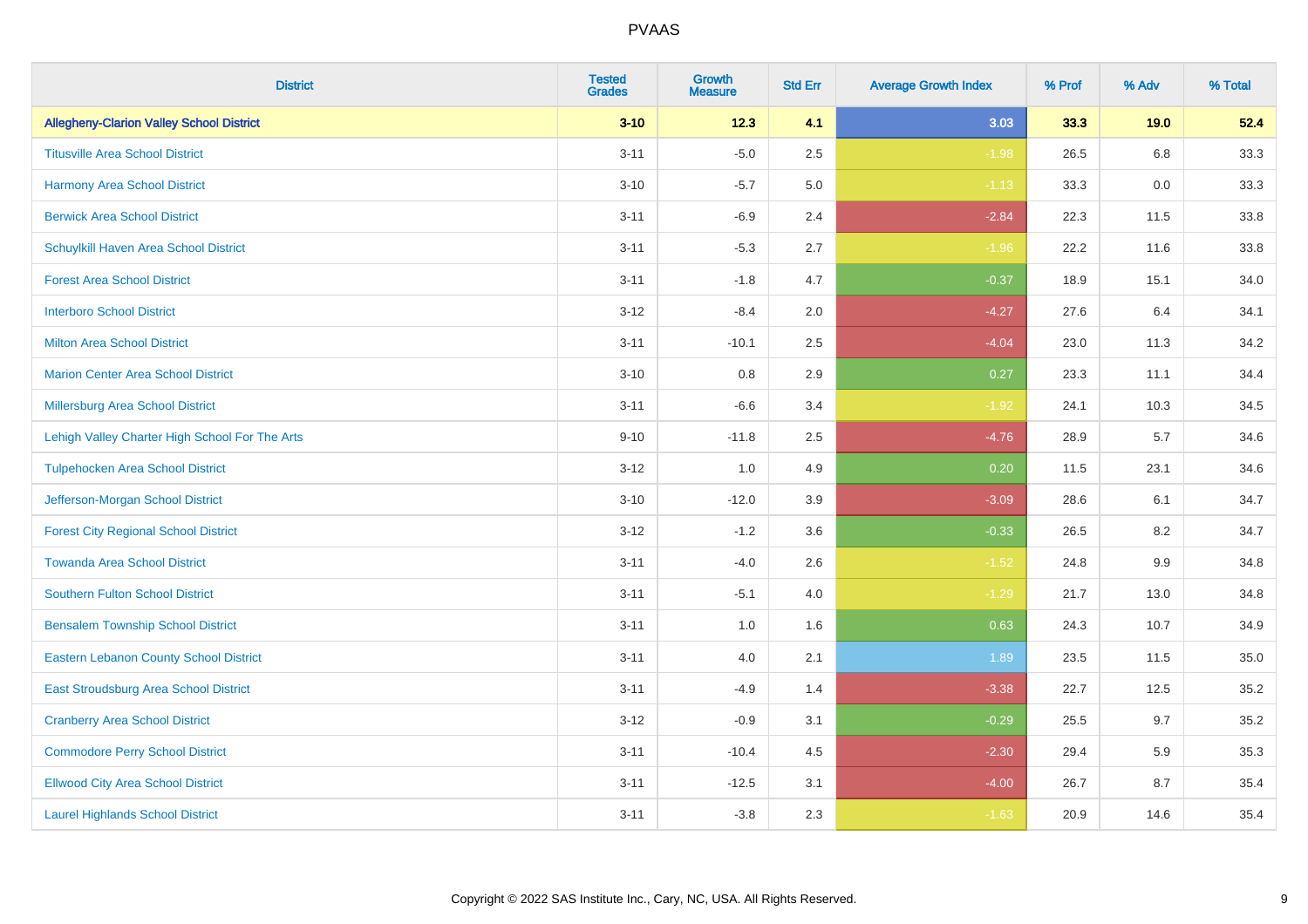| <b>District</b>                                 | <b>Tested</b><br><b>Grades</b> | <b>Growth</b><br><b>Measure</b> | <b>Std Err</b> | <b>Average Growth Index</b> | % Prof | % Adv | % Total |
|-------------------------------------------------|--------------------------------|---------------------------------|----------------|-----------------------------|--------|-------|---------|
| <b>Allegheny-Clarion Valley School District</b> | $3 - 10$                       | 12.3                            | 4.1            | 3.03                        | 33.3   | 19.0  | 52.4    |
| <b>Northeast Bradford School District</b>       | $3 - 10$                       | $-5.0$                          | 3.7            | $-1.35$                     | 30.6   | 4.8   | 35.5    |
| <b>Somerset Area School District</b>            | $3 - 11$                       | $-7.6$                          | 2.4            | $-3.17$                     | 21.0   | 14.5  | 35.5    |
| <b>Upper Darby School District</b>              | $3 - 12$                       | 11.2                            | 1.4            | 8.28                        | 23.8   | 11.8  | 35.6    |
| <b>Panther Valley School District</b>           | $3-12$                         | $-13.3$                         | 3.2            | $-4.10$                     | 31.5   | 4.1   | 35.6    |
| <b>Centennial School District</b>               | $3 - 10$                       | 1.5                             | 1.5            | 0.98                        | 23.6   | 12.4  | 36.0    |
| <b>Brentwood Borough School District</b>        | $3 - 11$                       | 1.3                             | 3.0            | 0.44                        | 20.2   | 16.0  | 36.2    |
| <b>Mercer Area School District</b>              | $3 - 11$                       | 2.2                             | 3.1            | 0.70                        | 24.4   | 11.8  | 36.2    |
| <b>Mid Valley School District</b>               | $3 - 10$                       | $-11.1$                         | 2.7            | $-4.07$                     | 28.3   | 8.1   | 36.4    |
| <b>Reynolds School District</b>                 | $3 - 10$                       | $-3.0$                          | 3.5            | $-0.87$                     | 27.3   | 9.1   | 36.4    |
| <b>Warren County School District</b>            | $3 - 11$                       | $-0.1$                          | 1.6            | $-0.06$                     | 26.7   | 9.7   | 36.4    |
| <b>Franklin Area School District</b>            | $3 - 11$                       | $-3.7$                          | 2.6            | $-1.43$                     | 30.5   | 5.9   | 36.4    |
| <b>Big Spring School District</b>               | $3 - 11$                       | $-9.8$                          | 2.3            | $-4.32$                     | 23.6   | 12.9  | 36.5    |
| <b>Montgomery Area School District</b>          | $3 - 11$                       | $-5.8$                          | 3.2            | $-1.83$                     | 25.0   | 11.5  | 36.5    |
| Southern Tioga School District                  | $3 - 11$                       | $-0.1$                          | 2.8            | $-0.03$                     | 26.3   | 10.3  | 36.6    |
| <b>Greenville Area School District</b>          | $3 - 11$                       | $-13.2$                         | 3.0            | $-4.45$                     | 32.1   | 4.6   | 36.7    |
| <b>Canton Area School District</b>              | $3 - 11$                       | 8.4                             | 2.9            | 2.92                        | 13.8   | 23.0  | 36.8    |
| <b>Bethlehem-Center School District</b>         | $3 - 10$                       | 2.1                             | 3.5            | 0.59                        | 32.3   | 4.6   | 36.9    |
| <b>Salisbury Township School District</b>       | $3 - 11$                       | 5.8                             | 3.6            | 1.62                        | 24.4   | 12.6  | 37.0    |
| <b>Ringgold School District</b>                 | $3 - 11$                       | 2.9                             | 2.2            | 1.32                        | 23.8   | 13.3  | 37.1    |
| <b>Minersville Area School District</b>         | $3 - 11$                       | $-2.9$                          | 3.4            | $-0.86$                     | 27.4   | 9.7   | 37.1    |
| <b>Conneaut School District</b>                 | $3-12$                         | $-2.3$                          | 2.6            | $-0.91$                     | 27.4   | 9.7   | 37.1    |
| <b>Easton Area School District</b>              | $3 - 12$                       | 6.3                             | 1.3            | 4.91                        | 24.1   | 13.0  | 37.1    |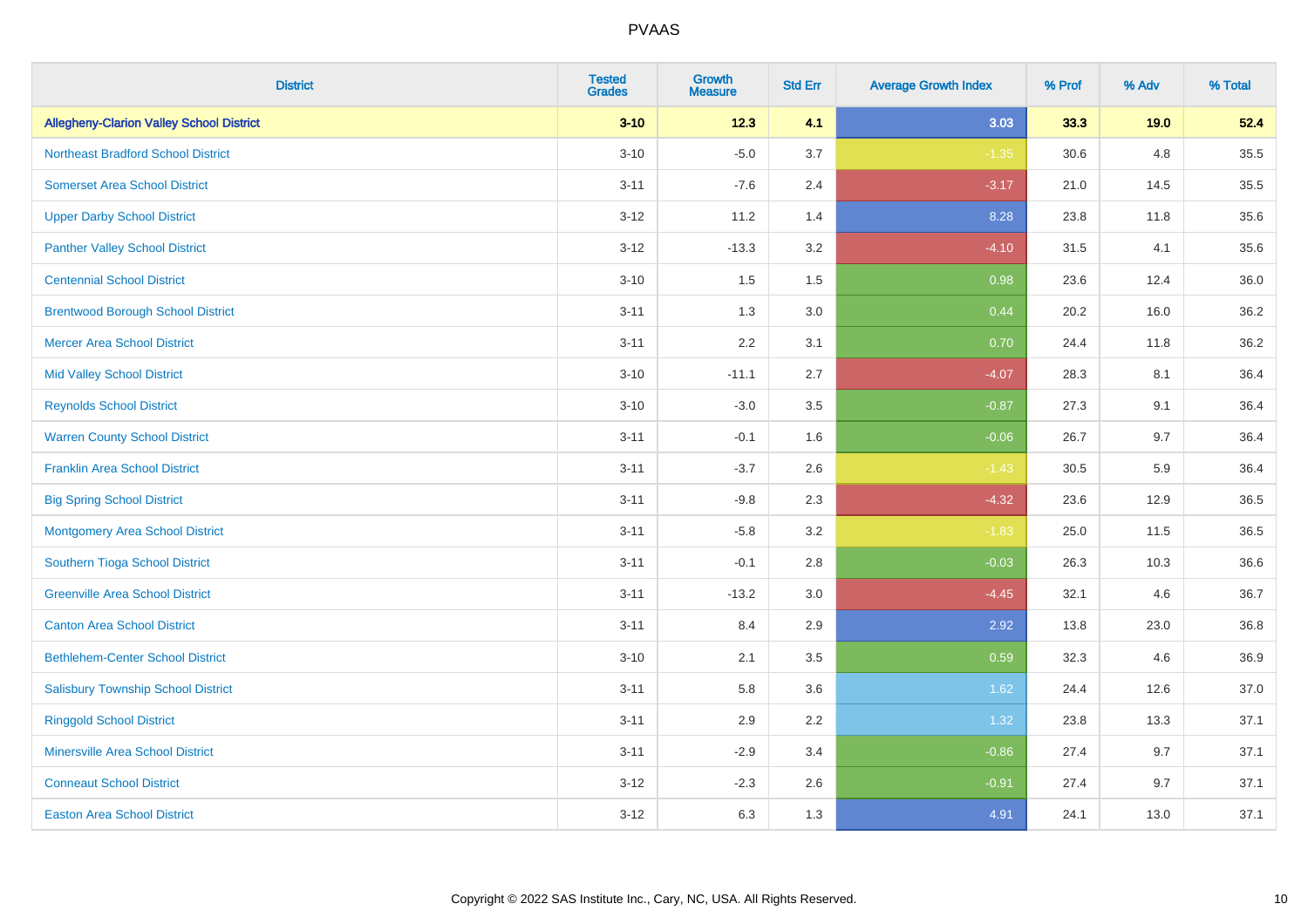| <b>District</b>                                 | <b>Tested</b><br><b>Grades</b> | <b>Growth</b><br><b>Measure</b> | <b>Std Err</b> | <b>Average Growth Index</b> | % Prof | % Adv   | % Total |
|-------------------------------------------------|--------------------------------|---------------------------------|----------------|-----------------------------|--------|---------|---------|
| <b>Allegheny-Clarion Valley School District</b> | $3 - 10$                       | 12.3                            | 4.1            | 3.03                        | 33.3   | 19.0    | 52.4    |
| <b>Butler Area School District</b>              | $3 - 11$                       | $-14.1$                         | $1.5$          | $-9.60$                     | 26.4   | 11.1    | 37.5    |
| <b>Moshannon Valley School District</b>         | $3 - 10$                       | $-5.1$                          | 4.6            | $-1.12$                     | 25.0   | 12.5    | 37.5    |
| <b>Deer Lakes School District</b>               | $3 - 11$                       | $-10.0$                         | 2.5            | $-4.02$                     | 27.7   | $9.9\,$ | 37.6    |
| Southern Huntingdon County School District      | $3 - 11$                       | $-5.9$                          | 3.4            | $-1.76$                     | 32.8   | 4.9     | 37.7    |
| <b>Riverside School District</b>                | $3 - 11$                       | $-6.2$                          | 2.7            | $-2.33$                     | 20.8   | 17.0    | 37.7    |
| <b>Yough School District</b>                    | $3 - 10$                       | $-6.2$                          | 2.7            | $-2.27$                     | 28.9   | 8.8     | 37.7    |
| <b>Port Allegany School District</b>            | $3 - 11$                       | 6.5                             | 3.7            | 1.74                        | 26.4   | 11.3    | 37.7    |
| <b>Wellsboro Area School District</b>           | $3 - 11$                       | $-6.3$                          | 3.0            | $-2.08$                     | 24.4   | 13.4    | 37.8    |
| <b>Elk Lake School District</b>                 | $3 - 11$                       | $-6.1$                          | 2.9            | $-2.12$                     | 26.3   | 11.6    | 37.9    |
| <b>Governor Mifflin School District</b>         | $3 - 11$                       | $-4.4$                          | 1.6            | $-2.69$                     | 30.3   | 7.7     | 38.0    |
| <b>Cambria Heights School District</b>          | $3 - 10$                       | $-6.2$                          | 2.9            | $-2.11$                     | 25.0   | 13.0    | 38.0    |
| <b>Chartiers Valley School District</b>         | $3 - 11$                       | $-9.1$                          | 2.1            | $-4.23$                     | 20.7   | 17.4    | 38.0    |
| <b>Central Dauphin School District</b>          | $3 - 11$                       | $-5.2$                          | 1.2            | $-4.24$                     | 29.3   | 8.7     | 38.0    |
| <b>Charleroi School District</b>                | $3 - 11$                       | $-4.3$                          | 2.7            | $-1.55$                     | 22.2   | 15.9    | 38.1    |
| <b>Bucks County Technical High School</b>       | $9 - 10$                       | $-2.9$                          | 2.2            | $-1.29$                     | 27.7   | 10.4    | 38.2    |
| Catasauqua Area School District                 | $3 - 12$                       | $-7.3$                          | 2.8            | $-2.58$                     | 27.1   | 11.2    | 38.3    |
| <b>Bangor Area School District</b>              | $3 - 12$                       | $-1.2$                          | 2.0            | $-0.60$                     | 25.8   | 12.7    | 38.5    |
| <b>Southeastern Greene School District</b>      | $3 - 10$                       | $-2.3$                          | 4.4            | $-0.53$                     | 29.0   | 9.7     | 38.7    |
| Philipsburg-Osceola Area School District        | $3 - 11$                       | 4.1                             | 3.0            | 1.37                        | 22.5   | 16.2    | 38.8    |
| <b>Pottsgrove School District</b>               | $3 - 11$                       | $-5.5$                          | 2.0            | $-2.78$                     | 28.6   | 10.3    | 38.8    |
| Salisbury-Elk Lick School District              | $3 - 11$                       | $-8.4$                          | 5.8            | $-1.45$                     | 33.3   | 5.6     | 38.9    |
| <b>Blue Ridge School District</b>               | $3 - 11$                       | 8.3                             | 3.7            | 2.24                        | 29.6   | 9.3     | 38.9    |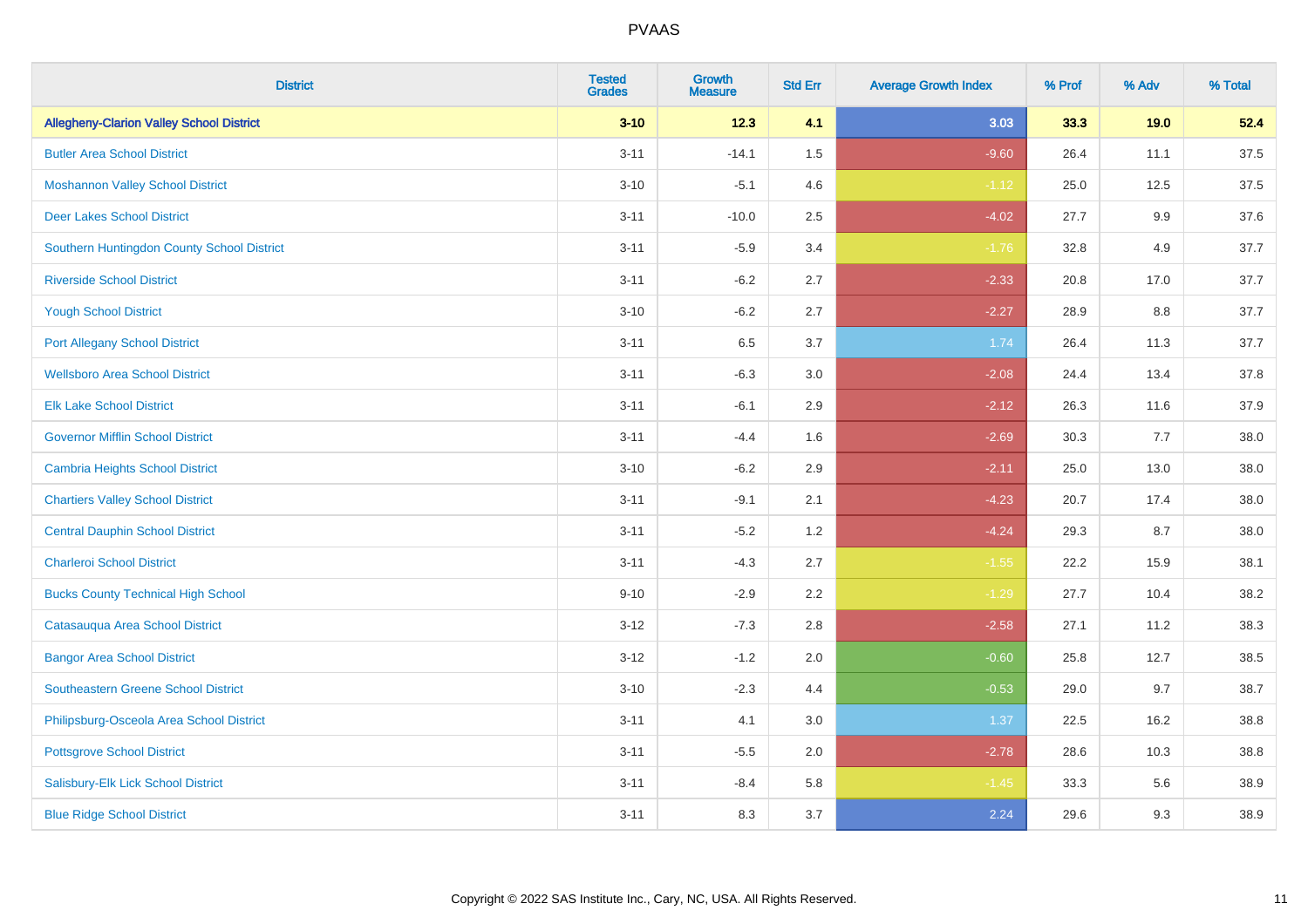| <b>District</b>                                 | <b>Tested</b><br><b>Grades</b> | <b>Growth</b><br><b>Measure</b> | <b>Std Err</b> | <b>Average Growth Index</b> | % Prof | % Adv   | % Total |
|-------------------------------------------------|--------------------------------|---------------------------------|----------------|-----------------------------|--------|---------|---------|
| <b>Allegheny-Clarion Valley School District</b> | $3 - 10$                       | 12.3                            | 4.1            | 3.03                        | 33.3   | 19.0    | 52.4    |
| <b>Pleasant Valley School District</b>          | $3 - 11$                       | $-3.3$                          | 1.8            | $-1.80$                     | 28.5   | 10.4    | 39.0    |
| <b>Uniontown Area School District</b>           | $3 - 11$                       | $-2.8$                          | 3.1            | $-0.91$                     | 31.7   | 7.3     | 39.0    |
| <b>Forest Hills School District</b>             | $3 - 11$                       | 1.8                             | 2.5            | 0.71                        | 28.8   | 10.3    | 39.1    |
| <b>Penn-Delco School District</b>               | $3 - 11$                       | 1.3                             | 1.8            | 0.75                        | 26.5   | 12.6    | 39.1    |
| <b>Shikellamy School District</b>               | $3 - 10$                       | $-8.3$                          | 2.4            | $-3.42$                     | 20.8   | 18.5    | 39.2    |
| Selinsgrove Area School District                | $3 - 12$                       | $-5.7$                          | 2.1            | $-2.74$                     | 25.4   | 13.9    | 39.2    |
| <b>Troy Area School District</b>                | $3 - 10$                       | $-4.7$                          | 3.2            | $-1.46$                     | 22.8   | 16.5    | 39.2    |
| Northern Lehigh School District                 | $3 - 12$                       | 6.1                             | 2.5            | 2.42                        | 21.4   | 18.0    | 39.3    |
| <b>Chambersburg Area School District</b>        | $3 - 11$                       | $-5.6$                          | 1.3            | $-4.42$                     | 24.2   | 15.2    | 39.4    |
| <b>Cameron County School District</b>           | $3 - 12$                       | $-5.0$                          | 4.4            | $-1.12$                     | 34.9   | 4.8     | 39.7    |
| <b>Ligonier Valley School District</b>          | $3 - 11$                       | $-10.8$                         | 3.1            | $-3.43$                     | 34.1   | 5.8     | 39.9    |
| <b>Tri-Valley School District</b>               | $3 - 10$                       | $-2.7$                          | 3.9            | $-0.69$                     | 31.0   | 9.5     | 40.5    |
| <b>Union City Area School District</b>          | $3 - 12$                       | $-8.7$                          | 3.3            | $-2.59$                     | 29.7   | 10.9    | 40.6    |
| <b>Susquehanna Community School District</b>    | $3 - 11$                       | $-4.5$                          | 3.8            | $-1.19$                     | 31.9   | 8.8     | 40.7    |
| <b>Derry Area School District</b>               | $3 - 11$                       | $-11.8$                         | 2.6            | $-4.53$                     | 34.8   | 6.1     | 40.9    |
| Lehigh Career & Technical Institute             | $10 - 12$                      | $-0.7$                          | 6.3            | $-0.11$                     | 36.4   | 4.6     | 40.9    |
| <b>Keystone Oaks School District</b>            | $3 - 11$                       | $-7.2$                          | 2.3            | $-3.14$                     | 30.0   | 11.1    | 41.0    |
| <b>Weatherly Area School District</b>           | $3 - 11$                       | $-5.8$                          | 4.0            | $-1.44$                     | 32.1   | $8.9\,$ | 41.1    |
| <b>Shanksville-Stonycreek School District</b>   | $3 - 10$                       | $-8.6$                          | 5.5            | $-1.55$                     | 17.6   | 23.5    | 41.2    |
| <b>Kiski Area School District</b>               | $3 - 11$                       | $-4.0$                          | 2.0            | $-1.99$                     | 23.1   | 18.2    | 41.3    |
| <b>Purchase Line School District</b>            | $3 - 12$                       | 4.3                             | 3.3            | 1.30                        | 32.3   | 9.0     | 41.4    |
| <b>Pittston Area School District</b>            | $3 - 11$                       | $-8.2$                          | 2.2            | $-3.75$                     | 26.7   | 14.8    | 41.5    |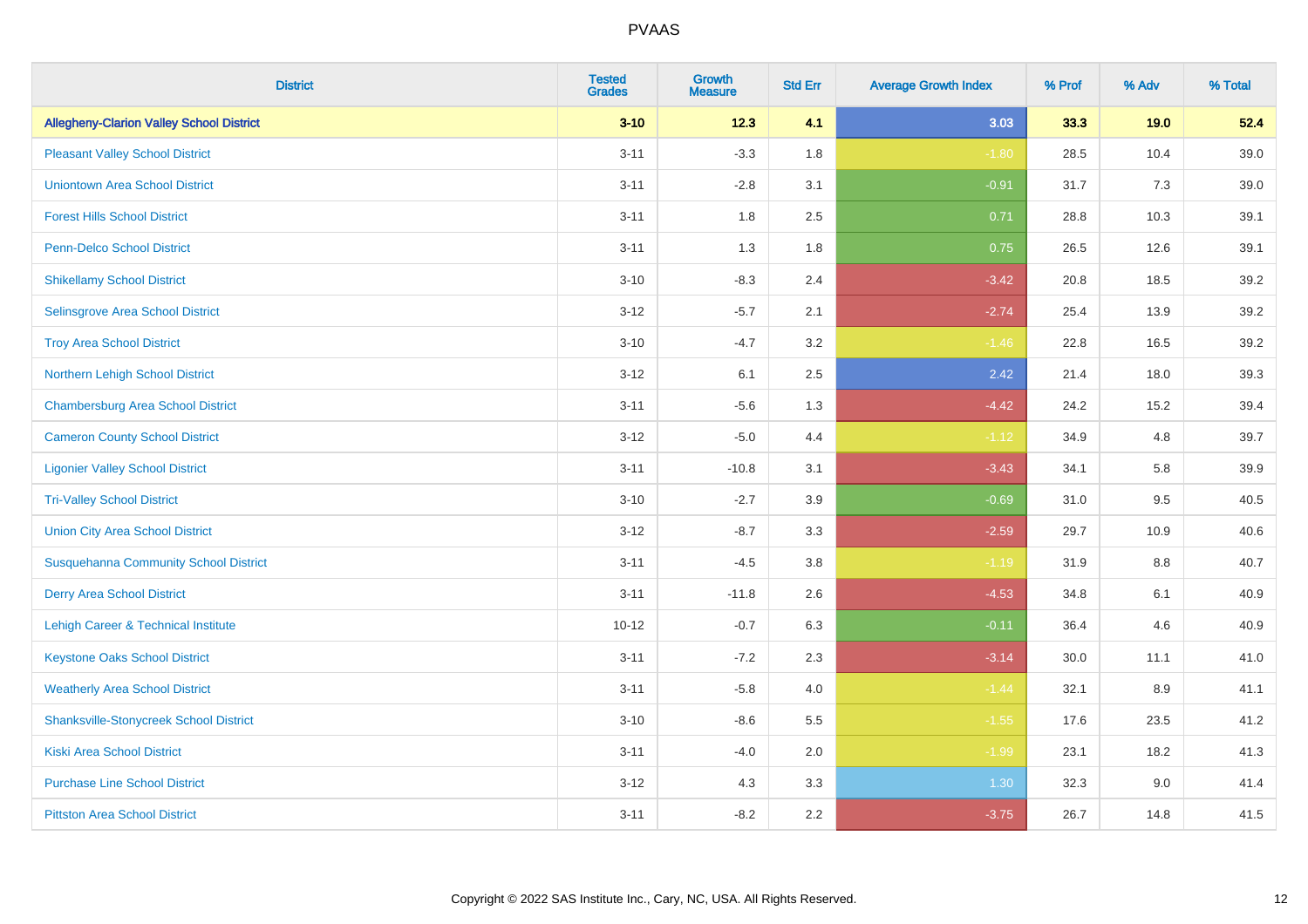| <b>District</b>                                    | <b>Tested</b><br><b>Grades</b> | <b>Growth</b><br><b>Measure</b> | <b>Std Err</b> | <b>Average Growth Index</b> | % Prof | % Adv | % Total |
|----------------------------------------------------|--------------------------------|---------------------------------|----------------|-----------------------------|--------|-------|---------|
| <b>Allegheny-Clarion Valley School District</b>    | $3 - 10$                       | 12.3                            | 4.1            | 3.03                        | 33.3   | 19.0  | 52.4    |
| <b>Wyoming Area School District</b>                | $3 - 10$                       | $-5.5$                          | 2.5            | $-2.21$                     | 32.0   | 9.6   | 41.6    |
| <b>West Middlesex Area School District</b>         | $3 - 10$                       | $-7.4$                          | 3.5            | $-2.11$                     | 32.0   | 9.6   | 41.6    |
| <b>Northern Potter School District</b>             | $3 - 12$                       | 6.8                             | 4.6            | 1.48                        | 30.6   | 11.1  | 41.7    |
| <b>Old Forge School District</b>                   | $3 - 12$                       | $-11.3$                         | 3.1            | $-3.62$                     | 28.6   | 13.2  | 41.8    |
| <b>School Lane Charter School</b>                  | $3 - 11$                       | 2.6                             | 3.6            | 0.72                        | 23.1   | 18.7  | 41.8    |
| <b>Keystone Central School District</b>            | $3 - 11$                       | 3.6                             | 1.8            | 2.04                        | 27.1   | 14.6  | 41.8    |
| <b>Juniata County School District</b>              | $3 - 12$                       | 7.7                             | 2.0            | 3.81                        | 22.9   | 18.9  | 41.8    |
| <b>Collegium Charter School</b>                    | $3 - 10$                       | 21.2                            | 2.6            | 8.18                        | 25.4   | 16.4  | 41.8    |
| Northern Tioga School District                     | $3 - 12$                       | 6.8                             | 2.6            | 2.64                        | 25.0   | 16.9  | 41.9    |
| <b>Neshannock Township School District</b>         | $3 - 10$                       | $-12.5$                         | 2.7            | $-4.73$                     | 29.0   | 13.0  | 42.0    |
| Mount Pleasant Area School District                | $3 - 11$                       | $-5.4$                          | 2.3            | $-2.37$                     | 33.3   | 8.7   | 42.0    |
| <b>Oxford Area School District</b>                 | $3 - 11$                       | $-3.1$                          | 1.8            | $-1.77$                     | 27.5   | 14.5  | 42.0    |
| <b>Avella Area School District</b>                 | $3 - 12$                       | 1.6                             | 4.7            | 0.34                        | 34.8   | 7.2   | 42.0    |
| <b>Grove City Area School District</b>             | $3 - 12$                       | $-8.8$                          | 2.3            | $-3.89$                     | 25.6   | 16.4  | 42.0    |
| <b>Crawford Central School District</b>            | $3 - 11$                       | 5.7                             | 2.1            | 2.71                        | 26.4   | 15.8  | 42.1    |
| <b>Oil City Area School District</b>               | $3 - 11$                       | 8.6                             | 2.4            | 3.56                        | 29.1   | 13.1  | 42.2    |
| <b>Solanco School District</b>                     | $3 - 11$                       | 2.2                             | 1.8            | 1.18                        | 27.2   | 15.0  | 42.3    |
| <b>Northgate School District</b>                   | $3 - 11$                       | $-3.0$                          | 3.4            | $-0.85$                     | 35.6   | 6.8   | 42.4    |
| <b>Commonwealth Charter Academy Charter School</b> | $3 - 10$                       | 4.2                             | 1.6            | 2.68                        | 27.0   | 15.6  | 42.5    |
| <b>Conrad Weiser Area School District</b>          | $3 - 11$                       | 7.1                             | 2.1            | 3.34                        | 28.2   | 14.4  | 42.6    |
| <b>New Brighton Area School District</b>           | $3 - 11$                       | $-2.1$                          | 3.2            | $-0.65$                     | 31.5   | 11.1  | 42.6    |
| <b>Central Greene School District</b>              | $3 - 11$                       | $-0.4$                          | 2.5            | $-0.15$                     | 27.8   | 14.8  | 42.6    |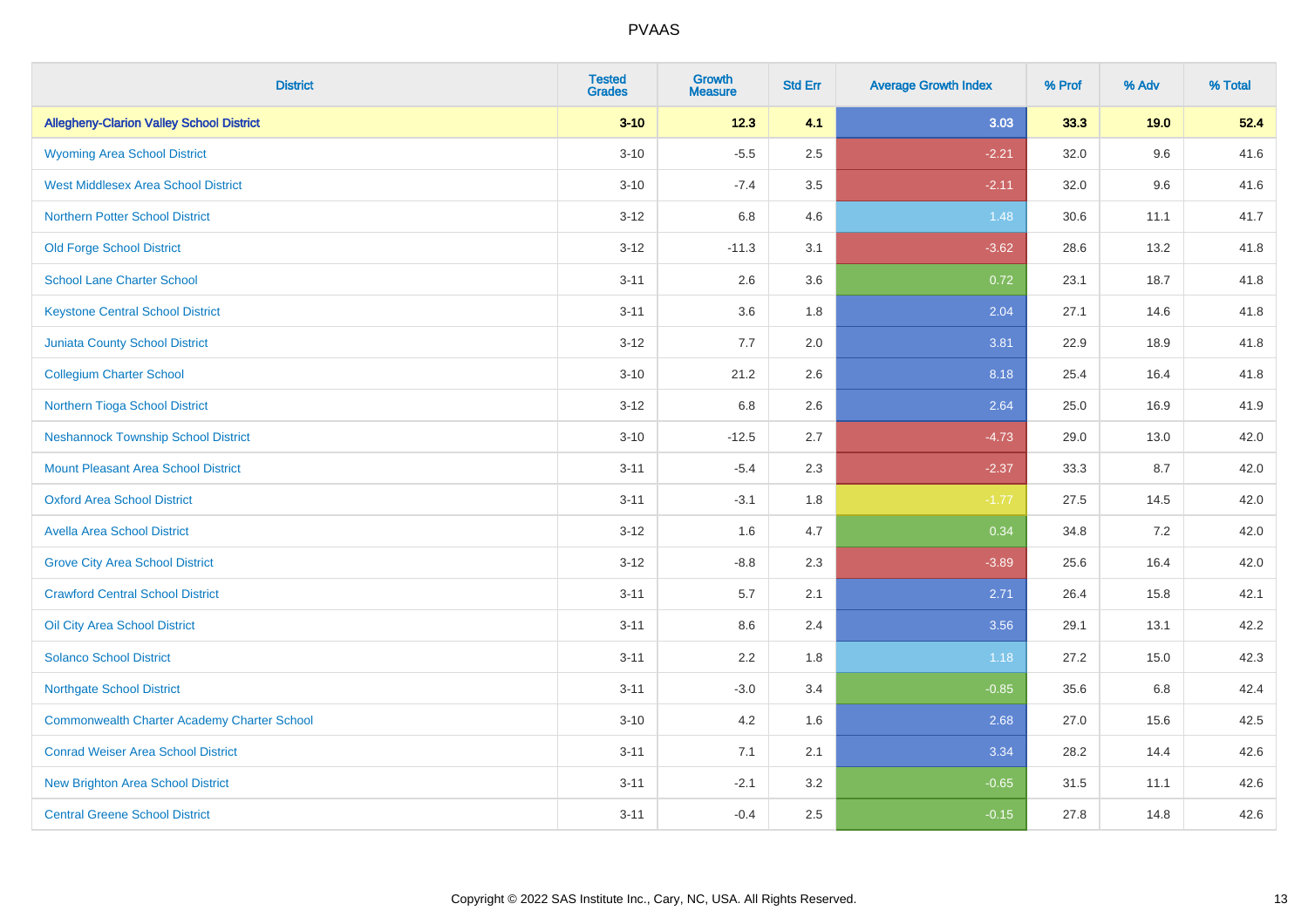| <b>District</b>                                 | <b>Tested</b><br><b>Grades</b> | <b>Growth</b><br><b>Measure</b> | <b>Std Err</b> | <b>Average Growth Index</b> | % Prof | % Adv | % Total |
|-------------------------------------------------|--------------------------------|---------------------------------|----------------|-----------------------------|--------|-------|---------|
| <b>Allegheny-Clarion Valley School District</b> | $3 - 10$                       | 12.3                            | 4.1            | 3.03                        | 33.3   | 19.0  | 52.4    |
| Leechburg Area School District                  | $3 - 11$                       | 7.0                             | 3.9            | 1.79                        | 37.7   | 4.9   | 42.6    |
| <b>Ridley School District</b>                   | $3 - 12$                       | 0.3                             | 1.6            | 0.21                        | 32.0   | 10.7  | 42.6    |
| <b>Kennett Consolidated School District</b>     | $3 - 11$                       | $-10.4$                         | 1.7            | $-6.27$                     | 28.7   | 14.0  | 42.7    |
| <b>Exeter Township School District</b>          | $3 - 11$                       | $-1.0$                          | 1.7            | $-0.58$                     | 27.2   | 15.6  | 42.8    |
| <b>Altoona Area School District</b>             | $3 - 12$                       | 0.1                             | 1.5            | 0.07                        | 29.0   | 13.8  | 42.8    |
| <b>West Greene School District</b>              | $3 - 11$                       | $-8.1$                          | 3.9            | $-2.08$                     | 31.0   | 11.9  | 42.9    |
| <b>Union Area School District</b>               | $3 - 11$                       | $-6.5$                          | 3.8            | $-1.70$                     | 30.6   | 12.2  | 42.9    |
| <b>Millville Area School District</b>           | $3 - 12$                       | $-5.6$                          | 4.4            | $-1.26$                     | 31.4   | 11.4  | 42.9    |
| <b>Highlands School District</b>                | $3 - 11$                       | $-1.3$                          | 2.3            | $-0.55$                     | 32.6   | 10.5  | 43.0    |
| Northern Bedford County School District         | $3 - 11$                       | $-2.3$                          | 3.3            | $-0.69$                     | 26.2   | 16.9  | 43.1    |
| <b>Penn Cambria School District</b>             | $3 - 11$                       | $-4.5$                          | 2.4            | $-1.86$                     | 27.3   | 15.8  | 43.2    |
| Octorara Area School District                   | $3 - 11$                       | $-7.5$                          | 3.2            | $-2.35$                     | 26.1   | 17.0  | 43.2    |
| <b>Allegheny Valley School District</b>         | $3 - 11$                       | $-1.9$                          | 3.9            | $-0.48$                     | 31.8   | 11.4  | 43.2    |
| Southern Columbia Area School District          | $3 - 11$                       | $-8.5$                          | 3.0            | $-2.83$                     | 30.5   | 12.8  | 43.3    |
| <b>Apollo-Ridge School District</b>             | $3 - 12$                       | 9.5                             | 3.0            | 3.23                        | 34.0   | 9.4   | 43.4    |
| <b>Lakeland School District</b>                 | $3 - 11$                       | 13.3                            | 2.8            | 4.80                        | 22.2   | 21.2  | 43.4    |
| <b>Northwest Area School District</b>           | $3 - 10$                       | $-3.2$                          | 3.3            | $-0.97$                     | 30.4   | 13.0  | 43.5    |
| <b>Hamburg Area School District</b>             | $3 - 11$                       | 0.6                             | 2.4            | 0.25                        | 28.0   | 15.5  | 43.6    |
| <b>Bentworth School District</b>                | $3 - 11$                       | 7.0                             | 3.0            | 2.36                        | 26.6   | 17.0  | 43.6    |
| <b>Greensburg Salem School District</b>         | $3 - 11$                       | $-6.9$                          | 2.2            | $-3.06$                     | 30.3   | 13.3  | 43.6    |
| <b>Austin Area School District</b>              | $3 - 11$                       | 2.6                             | 6.0            | 0.43                        | 25.0   | 18.8  | 43.8    |
| <b>Pine Grove Area School District</b>          | $3 - 11$                       | $-1.1$                          | 3.0            | $-0.36$                     | 29.5   | 14.3  | 43.8    |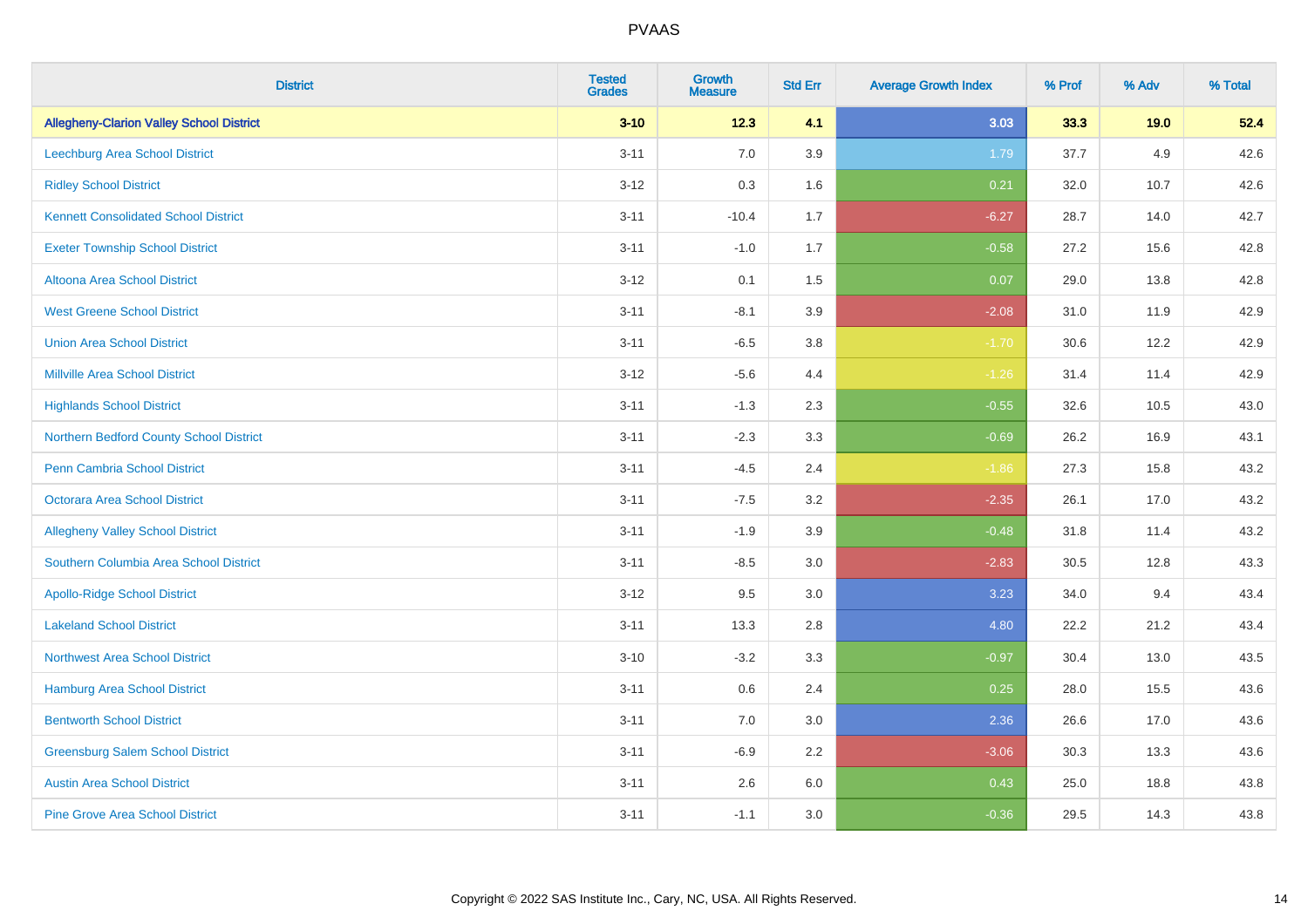| <b>District</b>                                 | <b>Tested</b><br><b>Grades</b> | <b>Growth</b><br><b>Measure</b> | <b>Std Err</b> | <b>Average Growth Index</b> | % Prof | % Adv | % Total |
|-------------------------------------------------|--------------------------------|---------------------------------|----------------|-----------------------------|--------|-------|---------|
| <b>Allegheny-Clarion Valley School District</b> | $3 - 10$                       | 12.3                            | 4.1            | 3.03                        | 33.3   | 19.0  | 52.4    |
| <b>Agora Cyber Charter School</b>               | $3 - 11$                       | 14.6                            | 2.4            | 6.03                        | 24.7   | 19.5  | 44.2    |
| <b>Chestnut Ridge School District</b>           | $3 - 12$                       | 4.0                             | 2.9            | 1.38                        | 33.2   | 11.0  | 44.2    |
| <b>Susquenita School District</b>               | $3 - 11$                       | $-5.9$                          | 2.6            | $-2.28$                     | 30.6   | 13.9  | 44.4    |
| <b>Smethport Area School District</b>           | $3-12$                         | 5.8                             | 3.8            | 1.52                        | 24.6   | 20.0  | 44.6    |
| <b>Fort Cherry School District</b>              | $3 - 10$                       | $-0.7$                          | 3.1            | $-0.21$                     | 30.6   | 14.1  | 44.7    |
| <b>Steel Valley School District</b>             | $3 - 11$                       | 11.1                            | 3.3            | 3.33                        | 34.8   | 10.1  | 44.9    |
| <b>Elizabeth Forward School District</b>        | $3 - 11$                       | $-5.5$                          | 2.5            | $-2.25$                     | 32.2   | 12.8  | 45.0    |
| <b>Shaler Area School District</b>              | $3 - 11$                       | $-2.1$                          | 1.8            | $-1.18$                     | 32.0   | 13.0  | 45.0    |
| <b>Clarion Area School District</b>             | $3 - 11$                       | 3.2                             | 3.7            | 0.88                        | 31.7   | 13.3  | 45.0    |
| <b>South Park School District</b>               | $3 - 11$                       | $-8.8$                          | 2.5            | $-3.46$                     | 28.1   | 17.0  | 45.2    |
| Huntingdon Area School District                 | $3 - 11$                       | 5.8                             | 2.6            | 2.28                        | 27.8   | 17.4  | 45.2    |
| <b>Upper Perkiomen School District</b>          | $3 - 11$                       | 5.7                             | 1.9            | 3.04                        | 25.4   | 19.9  | 45.4    |
| <b>Burrell School District</b>                  | $3 - 11$                       | $-1.5$                          | 3.3            | $-0.44$                     | 27.8   | 17.7  | 45.6    |
| <b>Mohawk Area School District</b>              | $3 - 11$                       | $-10.5$                         | 2.8            | $-3.75$                     | 35.1   | 10.6  | 45.7    |
| <b>Hatboro-Horsham School District</b>          | $3 - 11$                       | $-2.7$                          | 1.6            | $-1.65$                     | 27.9   | 17.9  | 45.8    |
| Mifflinburg Area School District                | $3 - 11$                       | $-6.0$                          | 2.1            | $-2.87$                     | 32.7   | 13.3  | 46.0    |
| <b>Laurel School District</b>                   | $3 - 11$                       | 13.0                            | 3.1            | 4.19                        | 30.3   | 15.7  | 46.1    |
| Northwestern School District                    | $3 - 11$                       | $-14.6$                         | 3.2            | $-4.51$                     | 32.5   | 13.7  | 46.2    |
| <b>North Star School District</b>               | $3 - 11$                       | 1.1                             | 3.3            | 0.34                        | 26.2   | 20.0  | 46.2    |
| <b>North Hills School District</b>              | $3 - 11$                       | $-15.8$                         | 1.8            | $-8.84$                     | 26.4   | 19.8  | 46.2    |
| <b>Shippensburg Area School District</b>        | $3 - 11$                       | 0.5                             | 1.8            | 0.26                        | 23.5   | 22.8  | 46.3    |
| <b>Otto-Eldred School District</b>              | $3 - 11$                       | $-0.5$                          | 3.5            | $-0.13$                     | 35.8   | 10.5  | 46.3    |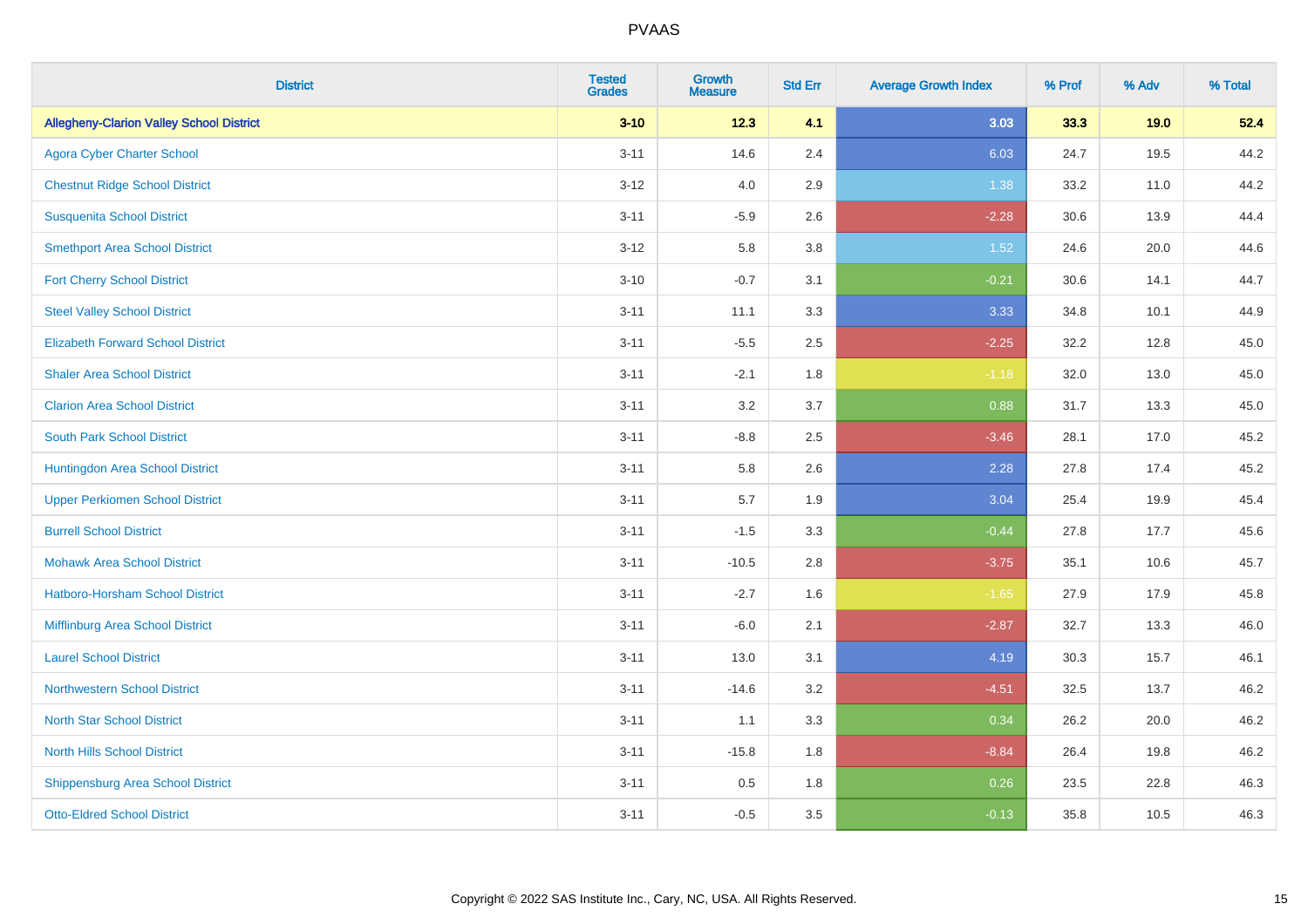| <b>District</b>                                 | <b>Tested</b><br><b>Grades</b> | <b>Growth</b><br><b>Measure</b> | <b>Std Err</b> | <b>Average Growth Index</b> | % Prof | % Adv | % Total |
|-------------------------------------------------|--------------------------------|---------------------------------|----------------|-----------------------------|--------|-------|---------|
| <b>Allegheny-Clarion Valley School District</b> | $3 - 10$                       | 12.3                            | 4.1            | 3.03                        | 33.3   | 19.0  | 52.4    |
| <b>Jamestown Area School District</b>           | $3 - 11$                       | $-9.5$                          | 4.1            | $-2.33$                     | 41.5   | 4.9   | 46.3    |
| <b>Eastern York School District</b>             | $3 - 11$                       | $-6.2$                          | 2.3            | $-2.70$                     | 27.8   | 18.5  | 46.4    |
| <b>MaST Community Charter School</b>            | $3 - 10$                       | $-0.9$                          | 2.5            | $-0.34$                     | 25.0   | 21.6  | 46.6    |
| <b>Baldwin-Whitehall School District</b>        | $3 - 11$                       | $-5.5$                          | 1.9            | $-2.93$                     | 32.0   | 14.7  | 46.7    |
| <b>Hopewell Area School District</b>            | $3 - 11$                       | 0.8                             | 2.6            | 0.31                        | 34.5   | 12.4  | 46.9    |
| Renaissance Academy Charter School              | $3 - 11$                       | $-5.6$                          | 3.1            | $-1.79$                     | 28.4   | 18.5  | 46.9    |
| <b>Western Wayne School District</b>            | $3 - 11$                       | 3.6                             | 2.6            | 1.39                        | 30.8   | 16.2  | 47.0    |
| <b>West Shore School District</b>               | $3-12$                         | 2.2                             | 1.3            | 1.68                        | 31.8   | 15.2  | 47.1    |
| <b>Penn Manor School District</b>               | $3 - 11$                       | 7.1                             | 1.5            | 4.82                        | 26.7   | 20.5  | 47.2    |
| Karns City Area School District                 | $3 - 11$                       | $-7.2$                          | 2.6            | $-2.71$                     | 26.4   | 20.8  | 47.2    |
| <b>Athens Area School District</b>              | $3 - 11$                       | 2.6                             | 2.3            | 1.11                        | 34.9   | 12.3  | 47.3    |
| <b>Bald Eagle Area School District</b>          | $3 - 11$                       | 7.6                             | 2.5            | 3.00                        | 31.6   | 15.6  | 47.3    |
| <b>Hempfield Area School District</b>           | $3 - 12$                       | $-10.2$                         | 1.6            | $-6.37$                     | 28.1   | 19.2  | 47.3    |
| <b>Carlisle Area School District</b>            | $3 - 11$                       | $-5.2$                          | 1.7            | $-2.99$                     | 28.0   | 19.3  | 47.3    |
| <b>Everett Area School District</b>             | $3 - 11$                       | $-1.1$                          | 3.1            | $-0.34$                     | 34.2   | 13.2  | 47.4    |
| Johnsonburg Area School District                | $3 - 11$                       | 5.0                             | 3.9            | 1.27                        | 35.5   | 11.8  | 47.4    |
| <b>Wallenpaupack Area School District</b>       | $3 - 11$                       | 8.8                             | 2.1            | 4.28                        | 28.5   | 18.9  | 47.4    |
| <b>West Perry School District</b>               | $3 - 11$                       | 11.0                            | 2.3            | 4.76                        | 26.9   | 20.5  | 47.4    |
| Northern York County School District            | $3 - 11$                       | 8.4                             | 1.8            | 4.63                        | 24.3   | 23.1  | 47.4    |
| South Middleton School District                 | $3 - 11$                       | 4.4                             | 2.2            | 1.95                        | 31.1   | 16.4  | 47.5    |
| <b>Punxsutawney Area School District</b>        | $3 - 11$                       | 15.8                            | 2.7            | 5.83                        | 18.6   | 29.0  | 47.6    |
| Portage Area School District                    | $3 - 10$                       | $-0.5$                          | 3.3            | $-0.14$                     | 27.0   | 20.6  | 47.6    |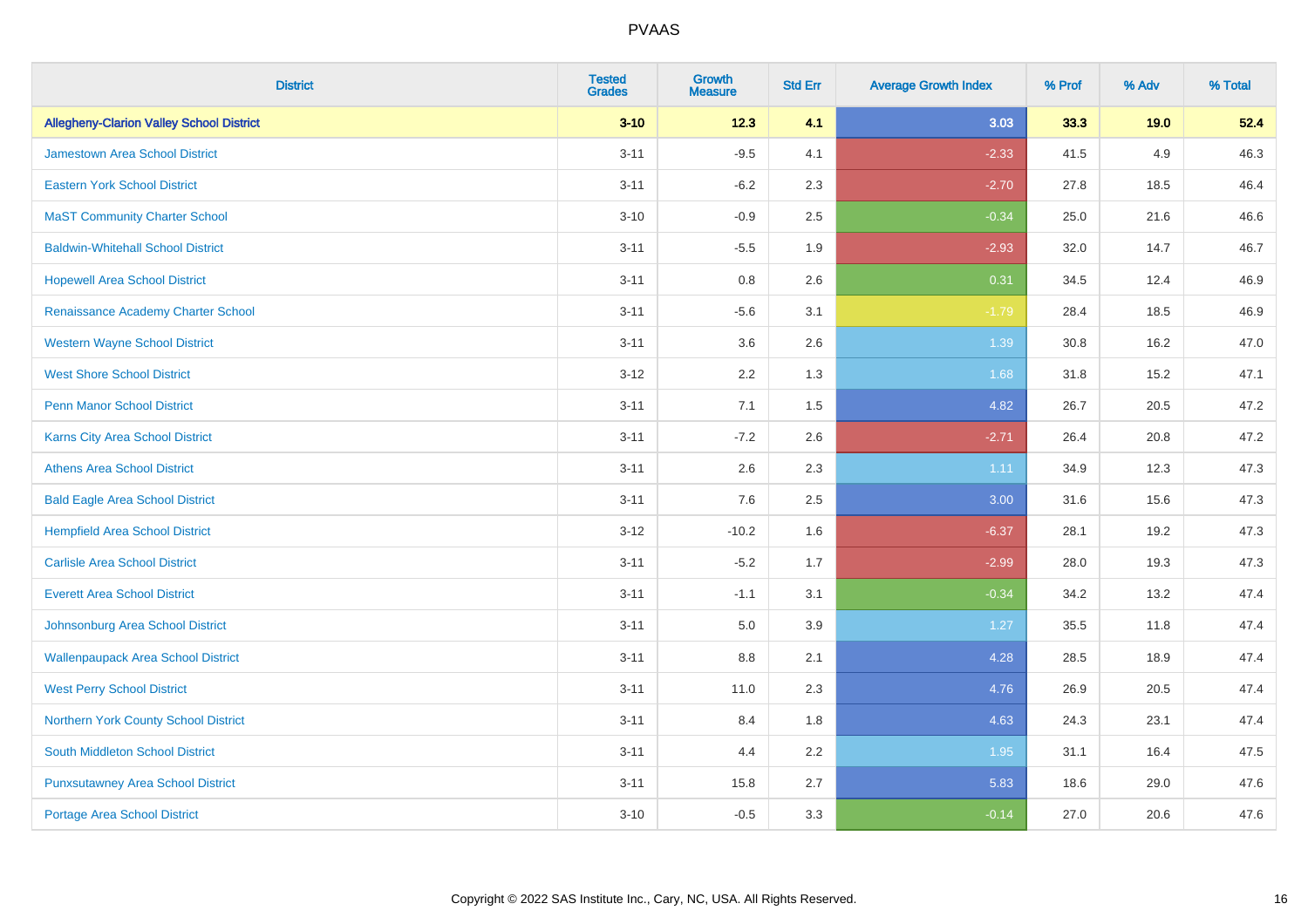| <b>District</b>                                    | <b>Tested</b><br><b>Grades</b> | <b>Growth</b><br><b>Measure</b> | <b>Std Err</b> | <b>Average Growth Index</b> | % Prof | % Adv | % Total |
|----------------------------------------------------|--------------------------------|---------------------------------|----------------|-----------------------------|--------|-------|---------|
| <b>Allegheny-Clarion Valley School District</b>    | $3 - 10$                       | 12.3                            | 4.1            | 3.03                        | 33.3   | 19.0  | 52.4    |
| Northampton Area School District                   | $3 - 11$                       | 3.2                             | 1.5            | 2.05                        | 29.8   | 17.9  | 47.7    |
| <b>Hollidaysburg Area School District</b>          | $3 - 11$                       | $-2.7$                          | 1.6            | $-1.64$                     | 32.6   | 15.2  | 47.8    |
| <b>Tunkhannock Area School District</b>            | $3 - 11$                       | 1.4                             | 2.0            | 0.71                        | 29.8   | 18.1  | 47.9    |
| <b>Bradford Area School District</b>               | $3-12$                         | $-1.8$                          | 2.3            | $-0.79$                     | 31.2   | 16.7  | 47.9    |
| <b>Penncrest School District</b>                   | $3 - 11$                       | 6.0                             | 1.9            | 3.24                        | 31.1   | 16.9  | 48.0    |
| <b>Westmont Hilltop School District</b>            | $3 - 11$                       | $-1.0$                          | 2.8            | $-0.36$                     | 33.3   | 14.7  | 48.0    |
| <b>Reach Cyber Charter School</b>                  | $3 - 11$                       | 1.4                             | 3.6            | 0.40                        | 32.9   | 15.2  | 48.1    |
| <b>Palisades School District</b>                   | $3 - 11$                       | 7.7                             | 2.9            | 2.66                        | 27.8   | 20.3  | 48.1    |
| <b>Lincoln Park Performing Arts Charter School</b> | $7 - 11$                       | $-14.9$                         | 2.7            | $-5.45$                     | 39.3   | 8.9   | 48.2    |
| <b>Clarion-Limestone Area School District</b>      | $3 - 12$                       | $-10.0$                         | 3.6            | $-2.76$                     | 28.3   | 20.0  | 48.3    |
| <b>Lake-Lehman School District</b>                 | $3 - 11$                       | 14.9                            | 2.8            | 5.34                        | 25.8   | 22.5  | 48.3    |
| <b>Gettysburg Area School District</b>             | $3 - 11$                       | $-6.0$                          | 2.0            | $-3.02$                     | 28.8   | 19.6  | 48.5    |
| <b>Annville-Cleona School District</b>             | $3 - 12$                       | 1.1                             | 2.4            | 0.45                        | 34.8   | 13.6  | 48.5    |
| <b>Palmerton Area School District</b>              | $3 - 11$                       | $-0.9$                          | 2.7            | $-0.34$                     | 34.3   | 14.3  | 48.6    |
| <b>Cornwall-Lebanon School District</b>            | $3 - 11$                       | 8.2                             | 1.6            | 5.24                        | 28.0   | 20.5  | 48.6    |
| <b>Girard School District</b>                      | $3 - 11$                       | $-12.3$                         | 2.6            | $-4.76$                     | 29.7   | 18.9  | 48.6    |
| <b>Stroudsburg Area School District</b>            | $3 - 11$                       | 7.5                             | 1.6            | 4.70                        | 30.4   | 18.3  | 48.7    |
| <b>Ephrata Area School District</b>                | $3 - 11$                       | $6.8\,$                         | 1.7            | 4.08                        | 31.6   | 17.1  | 48.8    |
| <b>Fort Leboeuf School District</b>                | $3 - 11$                       | 3.5                             | 2.2            | 1.58                        | 32.0   | 16.8  | 48.8    |
| <b>Southmoreland School District</b>               | $3 - 11$                       | $-12.5$                         | 3.1            | $-4.04$                     | 33.3   | 15.5  | 48.8    |
| <b>Western Beaver County School District</b>       | $3 - 11$                       | $-9.3$                          | 4.2            | $-2.20$                     | 45.1   | 3.9   | 49.0    |
| <b>Newport School District</b>                     | $3 - 12$                       | 3.8                             | 3.3            | 1.17                        | 38.8   | 10.4  | 49.2    |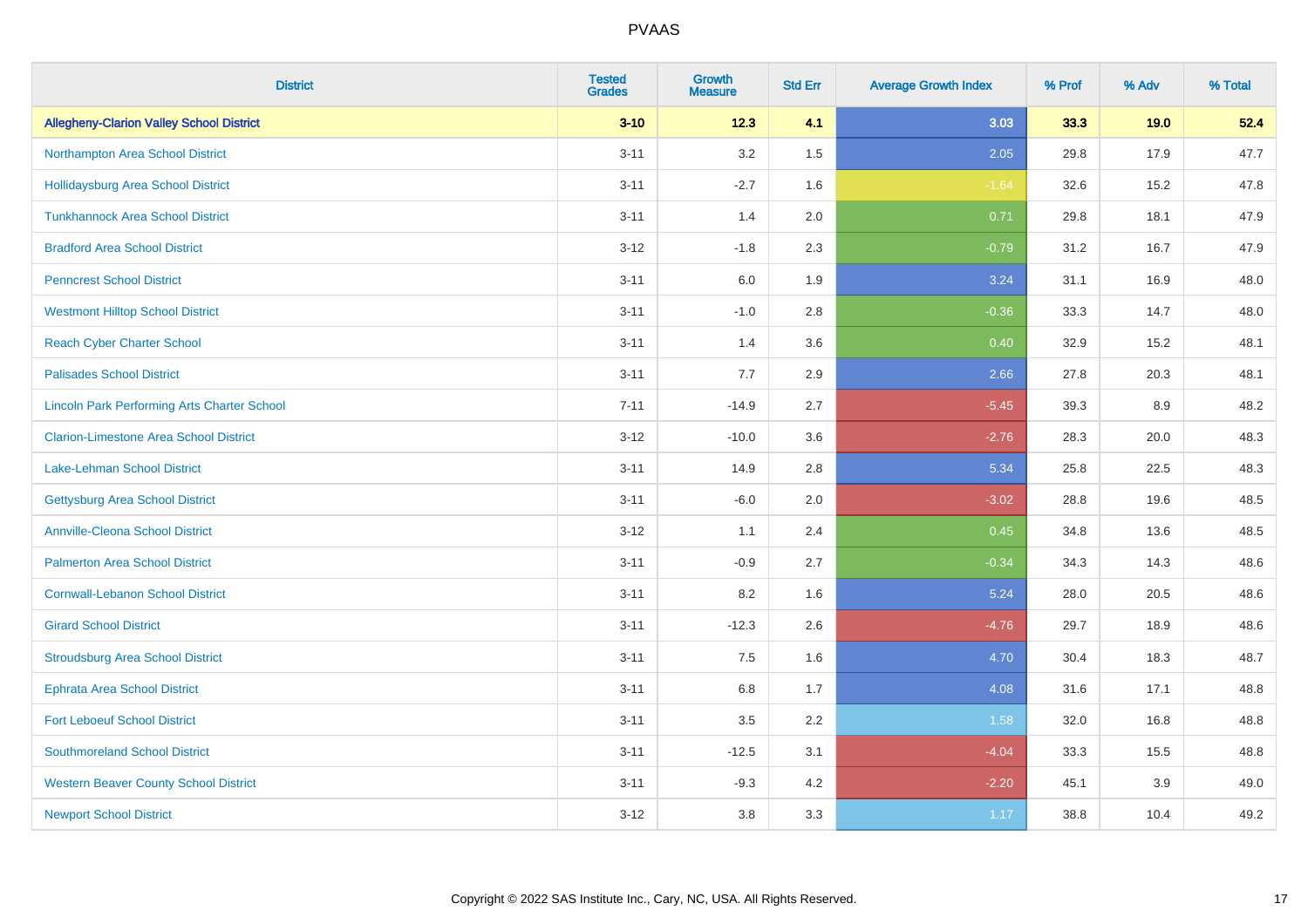| <b>District</b>                                 | <b>Tested</b><br><b>Grades</b> | Growth<br><b>Measure</b> | <b>Std Err</b> | <b>Average Growth Index</b> | % Prof | % Adv | % Total  |
|-------------------------------------------------|--------------------------------|--------------------------|----------------|-----------------------------|--------|-------|----------|
| <b>Allegheny-Clarion Valley School District</b> | $3 - 10$                       | 12.3                     | 4.1            | 3.03                        | 33.3   | 19.0  | 52.4     |
| <b>Iroquois School District</b>                 | $3 - 11$                       | 13.6                     | 2.8            | 4.83                        | 33.3   | 16.0  | 49.4     |
| Middletown Area School District                 | $3 - 11$                       | $-3.4$                   | 2.4            | $-1.44$                     | 34.3   | 15.2  | 49.4     |
| <b>Waynesboro Area School District</b>          | $3 - 12$                       | 3.0                      | 1.8            | 1.67                        | 26.0   | 23.5  | 49.5     |
| <b>General Mclane School District</b>           | $3 - 11$                       | $-10.7$                  | 2.4            | $-4.40$                     | 34.0   | 15.6  | 49.6     |
| <b>Valley View School District</b>              | $3 - 11$                       | 9.3                      | 2.2            | 4.18                        | 26.6   | 23.1  | 49.7     |
| <b>Avonworth School District</b>                | $3 - 10$                       | $-6.2$                   | 2.3            | $-2.68$                     | 35.9   | 14.1  | 50.0     |
| <b>Schuylkill Valley School District</b>        | $3 - 11$                       | $-1.0$                   | 2.2            | $-0.47$                     | 29.8   | 20.2  | 50.0     |
| <b>Fairfield Area School District</b>           | $3 - 11$                       | $-0.5$                   | 3.6            | $-0.13$                     | 43.9   | 6.1   | 50.0     |
| <b>Wilson Area School District</b>              | $3 - 11$                       | $-0.3$                   | 2.4            | $-0.12$                     | 35.4   | 14.6  | 50.0     |
| South Williamsport Area School District         | $3 - 10$                       | 0.9                      | 3.1            | 0.31                        | 38.4   | 11.6  | $50.0\,$ |
| <b>Upper Adams School District</b>              | $3 - 11$                       | 0.9                      | 2.5            | 0.37                        | 33.0   | 17.0  | 50.0     |
| <b>Bellefonte Area School District</b>          | $3 - 11$                       | 6.7                      | 2.0            | 3.34                        | 28.8   | 21.5  | 50.2     |
| <b>Mifflin County School District</b>           | $3 - 11$                       | 12.3                     | 1.6            | 7.69                        | 35.1   | 15.1  | 50.3     |
| 21st Century Cyber Charter School               | $6 - 12$                       | 6.6                      | 2.1            | 3.16                        | 29.0   | 21.8  | 50.8     |
| <b>Warrior Run School District</b>              | $3 - 11$                       | 10.5                     | 2.7            | 3.86                        | 34.1   | 16.8  | 50.9     |
| <b>Halifax Area School District</b>             | $3 - 11$                       | 5.8                      | 3.5            | 1.64                        | 32.1   | 18.9  | 50.9     |
| <b>Daniel Boone Area School District</b>        | $3 - 12$                       | 0.9                      | 1.9            | 0.46                        | 28.9   | 22.0  | 51.0     |
| Pennsylvania Virtual Charter School             | $3 - 11$                       | 4.4                      | 3.4            | 1.31                        | 29.8   | 21.2  | 51.0     |
| <b>Riverview School District</b>                | $3 - 11$                       | $-13.0$                  | 4.0            | $-3.29$                     | 43.1   | 7.8   | 51.0     |
| <b>Kane Area School District</b>                | $3 - 10$                       | 8.8                      | 2.9            | 3.07                        | 31.4   | 19.8  | 51.2     |
| Mechanicsburg Area School District              | $3 - 11$                       | $-5.7$                   | 1.6            | $-3.48$                     | 35.1   | 16.0  | 51.2     |
| <b>Windber Area School District</b>             | $3 - 11$                       | $-11.9$                  | 3.0            | $-3.94$                     | 41.0   | 10.3  | 51.3     |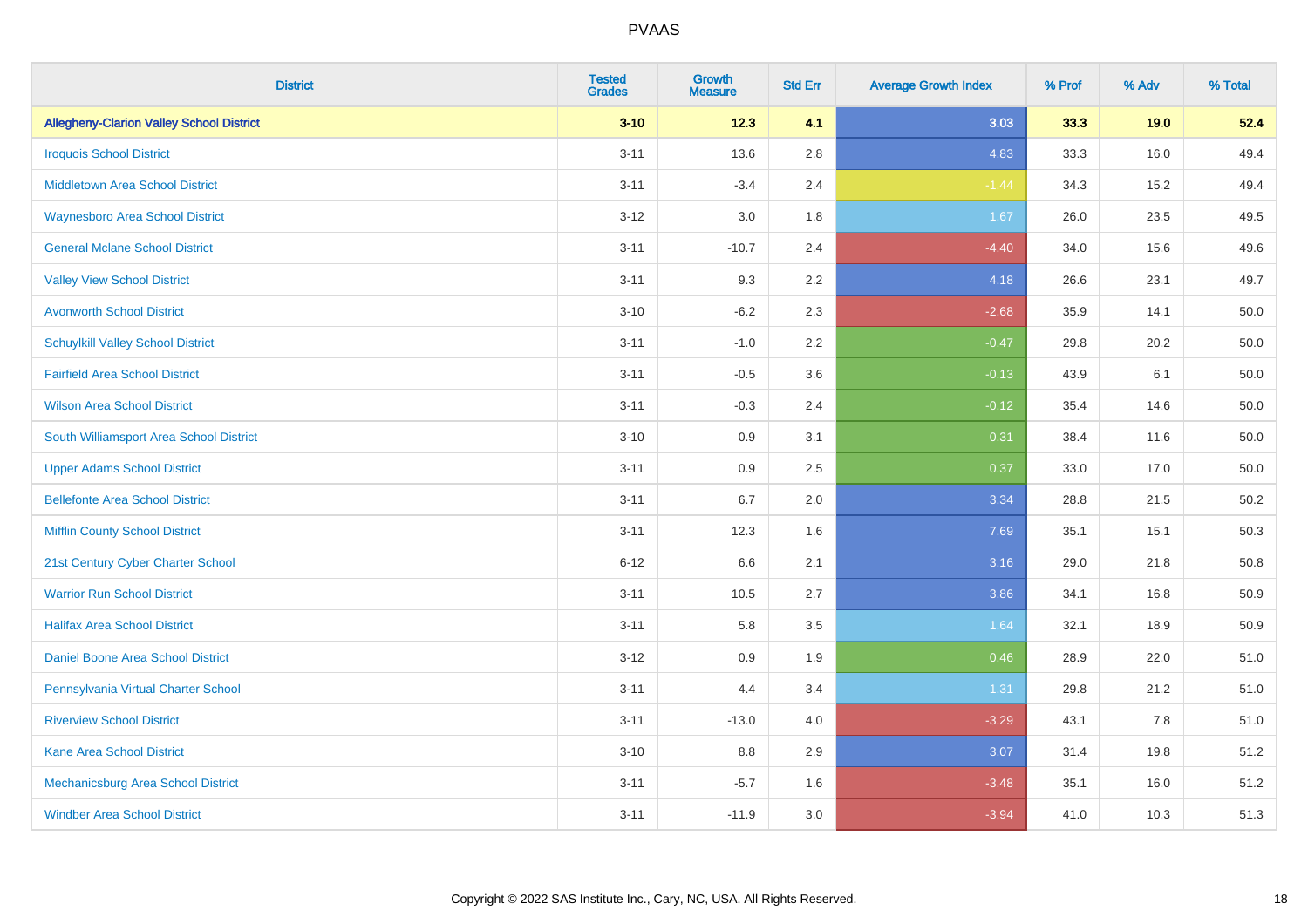| <b>District</b>                                 | <b>Tested</b><br><b>Grades</b> | <b>Growth</b><br><b>Measure</b> | <b>Std Err</b> | <b>Average Growth Index</b> | % Prof | % Adv | % Total |
|-------------------------------------------------|--------------------------------|---------------------------------|----------------|-----------------------------|--------|-------|---------|
| <b>Allegheny-Clarion Valley School District</b> | $3 - 10$                       | 12.3                            | 4.1            | 3.03                        | 33.3   | 19.0  | 52.4    |
| <b>Sullivan County School District</b>          | $3 - 10$                       | 2.5                             | 4.3            | 0.58                        | 43.6   | 7.7   | 51.3    |
| <b>Sayre Area School District</b>               | $3 - 11$                       | 5.8                             | 3.2            | 1.81                        | 30.3   | 21.0  | 51.3    |
| <b>Upper Moreland Township School District</b>  | $3 - 11$                       | 1.1                             | 2.0            | 0.56                        | 24.8   | 26.6  | 51.3    |
| <b>Wyalusing Area School District</b>           | $3-12$                         | 5.7                             | 3.2            | 1.78                        | 38.6   | 12.9  | 51.4    |
| <b>Bedford Area School District</b>             | $3 - 11$                       | 6.4                             | 2.4            | 2.68                        | 31.0   | 20.6  | 51.6    |
| <b>Dover Area School District</b>               | $3 - 12$                       | 7.1                             | 1.9            | 3.78                        | 33.0   | 18.7  | 51.7    |
| <b>Tamaqua Area School District</b>             | $3-12$                         | 6.5                             | 2.4            | 2.72                        | 34.3   | 17.5  | 51.8    |
| <b>Glendale School District</b>                 | $3 - 10$                       | 7.9                             | 3.5            | 2.25                        | 42.6   | 9.3   | 51.8    |
| South Side Area School District                 | $3 - 11$                       | $-0.6$                          | 3.1            | $-0.19$                     | 24.0   | 28.0  | 52.0    |
| Pen Argyl Area School District                  | $3-12$                         | 12.8                            | 2.5            | 5.10                        | 28.5   | 23.8  | 52.3    |
| <b>Allegheny-Clarion Valley School District</b> | $3 - 10$                       | $12.3$                          | 4.1            | 3.03                        | 33.3   | 19.0  | 52.4    |
| Pocono Mountain School District                 | $3 - 12$                       | $-4.3$                          | 1.8            | $-2.43$                     | 35.5   | 17.1  | 52.6    |
| <b>Albert Gallatin Area School District</b>     | $3 - 11$                       | $-1.7$                          | 2.3            | $-0.72$                     | 31.9   | 20.7  | 52.7    |
| <b>Slippery Rock Area School District</b>       | $3 - 11$                       | $-3.8$                          | 2.5            | $-1.56$                     | 30.8   | 21.9  | 52.7    |
| <b>Jersey Shore Area School District</b>        | $3 - 11$                       | 0.7                             | 2.5            | 0.27                        | 39.3   | 13.6  | 52.9    |
| Penns Valley Area School District               | $3 - 12$                       | 14.1                            | 2.6            | 5.33                        | 29.6   | 23.3  | 52.9    |
| <b>Spring Grove Area School District</b>        | $3 - 11$                       | 3.9                             | 2.0            | 1.90                        | 30.0   | 23.0  | 53.0    |
| <b>Greencastle-Antrim School District</b>       | $3 - 11$                       | $-0.3$                          | 2.0            | $-0.14$                     | 30.9   | 22.2  | 53.1    |
| <b>Kutztown Area School District</b>            | $3 - 12$                       | 9.3                             | 2.8            | 3.34                        | 38.5   | 14.6  | 53.2    |
| <b>Boyertown Area School District</b>           | $3 - 11$                       | $-2.9$                          | 1.4            | $-2.06$                     | 30.8   | 22.6  | 53.4    |
| <b>South Eastern School District</b>            | $3 - 11$                       | $-1.0$                          | 1.8            | $-0.55$                     | 36.4   | 17.1  | 53.5    |
| <b>Greater Latrobe School District</b>          | $3 - 11$                       | $-14.1$                         | 2.0            | $-7.14$                     | 41.0   | 12.6  | 53.6    |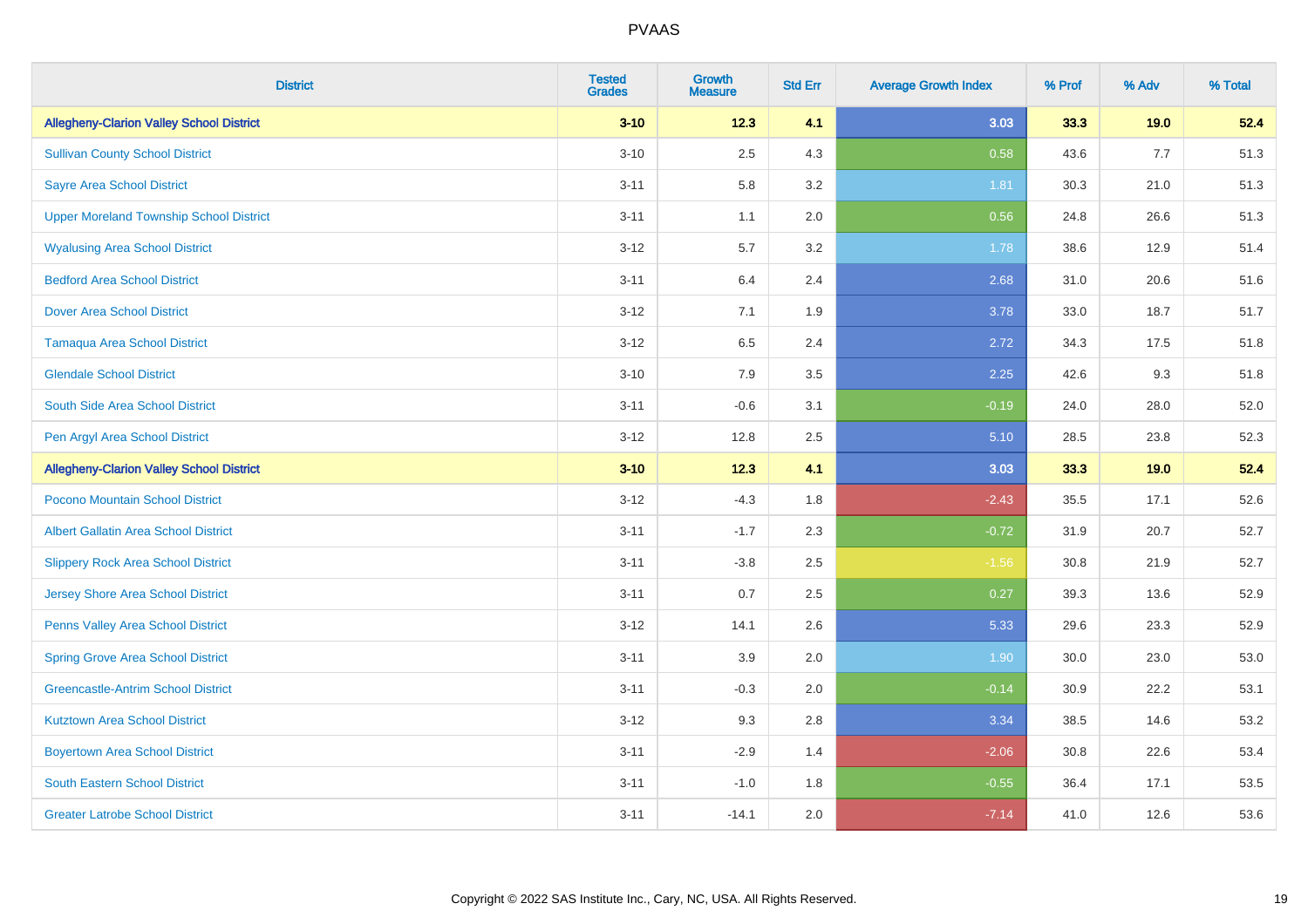| <b>District</b>                                 | <b>Tested</b><br><b>Grades</b> | <b>Growth</b><br><b>Measure</b> | <b>Std Err</b> | <b>Average Growth Index</b> | % Prof | % Adv | % Total |
|-------------------------------------------------|--------------------------------|---------------------------------|----------------|-----------------------------|--------|-------|---------|
| <b>Allegheny-Clarion Valley School District</b> | $3 - 10$                       | 12.3                            | 4.1            | 3.03                        | 33.3   | 19.0  | 52.4    |
| <b>Midd-West School District</b>                | $3 - 11$                       | 3.6                             | 2.6            | 1.42                        | 28.6   | 25.0  | 53.6    |
| <b>Beaver Area School District</b>              | $3 - 10$                       | $-3.0$                          | 2.5            | $-1.16$                     | 25.8   | 27.8  | 53.6    |
| Saint Marys Area School District                | $3 - 11$                       | $6.0\,$                         | 2.2            | 2.69                        | 35.4   | 18.3  | 53.7    |
| <b>Wyomissing Area School District</b>          | $3 - 12$                       | $-2.4$                          | 2.6            | $-0.92$                     | 25.6   | 28.1  | 53.7    |
| Northeastern York School District               | $3 - 11$                       | 3.8                             | 1.8            | 2.11                        | 32.7   | 21.0  | 53.7    |
| East Pennsboro Area School District             | $3 - 11$                       | 4.8                             | 2.1            | 2.26                        | 36.8   | 16.9  | 53.7    |
| <b>Nazareth Area School District</b>            | $3 - 11$                       | $-2.5$                          | 1.7            | $-1.53$                     | 29.2   | 24.6  | 53.8    |
| <b>Quakertown Community School District</b>     | $3 - 12$                       | $-4.3$                          | 1.5            | $-2.79$                     | 33.8   | 20.1  | 53.8    |
| <b>Lakeview School District</b>                 | $3 - 11$                       | $-1.9$                          | 3.5            | $-0.53$                     | 41.5   | 12.3  | 53.8    |
| <b>Red Lion Area School District</b>            | $3 - 11$                       | 4.5                             | 1.9            | 2.31                        | 32.3   | 21.5  | 53.8    |
| <b>Chichester School District</b>               | $3 - 11$                       | $-1.8$                          | 4.2            | $-0.44$                     | 40.0   | 14.0  | 54.0    |
| <b>Whitehall-Coplay School District</b>         | $3 - 11$                       | 11.8                            | 1.7            | 7.06                        | 32.3   | 21.7  | 54.0    |
| <b>Gateway School District</b>                  | $3 - 11$                       | 3.1                             | 2.0            | 1.55                        | 35.7   | 18.5  | 54.2    |
| <b>Dubois Area School District</b>              | $3 - 11$                       | $-2.8$                          | 2.0            | $-1.37$                     | 35.5   | 19.0  | 54.6    |
| <b>Dallas School District</b>                   | $3 - 11$                       | 8.1                             | 2.1            | 3.87                        | 32.4   | 22.4  | 54.8    |
| <b>Crestwood School District</b>                | $3 - 11$                       | $-3.4$                          | 2.2            | $-1.52$                     | 33.1   | 21.7  | 54.9    |
| <b>Brockway Area School District</b>            | $3 - 11$                       | $-0.4$                          | 3.5            | $-0.11$                     | 41.2   | 13.8  | 55.0    |
| <b>United School District</b>                   | $3 - 11$                       | 6.3                             | 3.3            | 1.89                        | 38.8   | 16.3  | 55.0    |
| <b>Neshaminy School District</b>                | $3 - 11$                       | 8.6                             | 1.3            | 6.56                        | 31.3   | 23.9  | 55.2    |
| Shenango Area School District                   | $3 - 11$                       | 1.7                             | 3.2            | 0.52                        | 41.4   | 13.8  | 55.3    |
| <b>Blackhawk School District</b>                | $3 - 11$                       | 2.0                             | 2.3            | 0.87                        | 34.6   | 20.7  | 55.3    |
| <b>Bermudian Springs School District</b>        | $3 - 11$                       | 2.5                             | 2.4            | 1.05                        | 31.8   | 23.5  | 55.3    |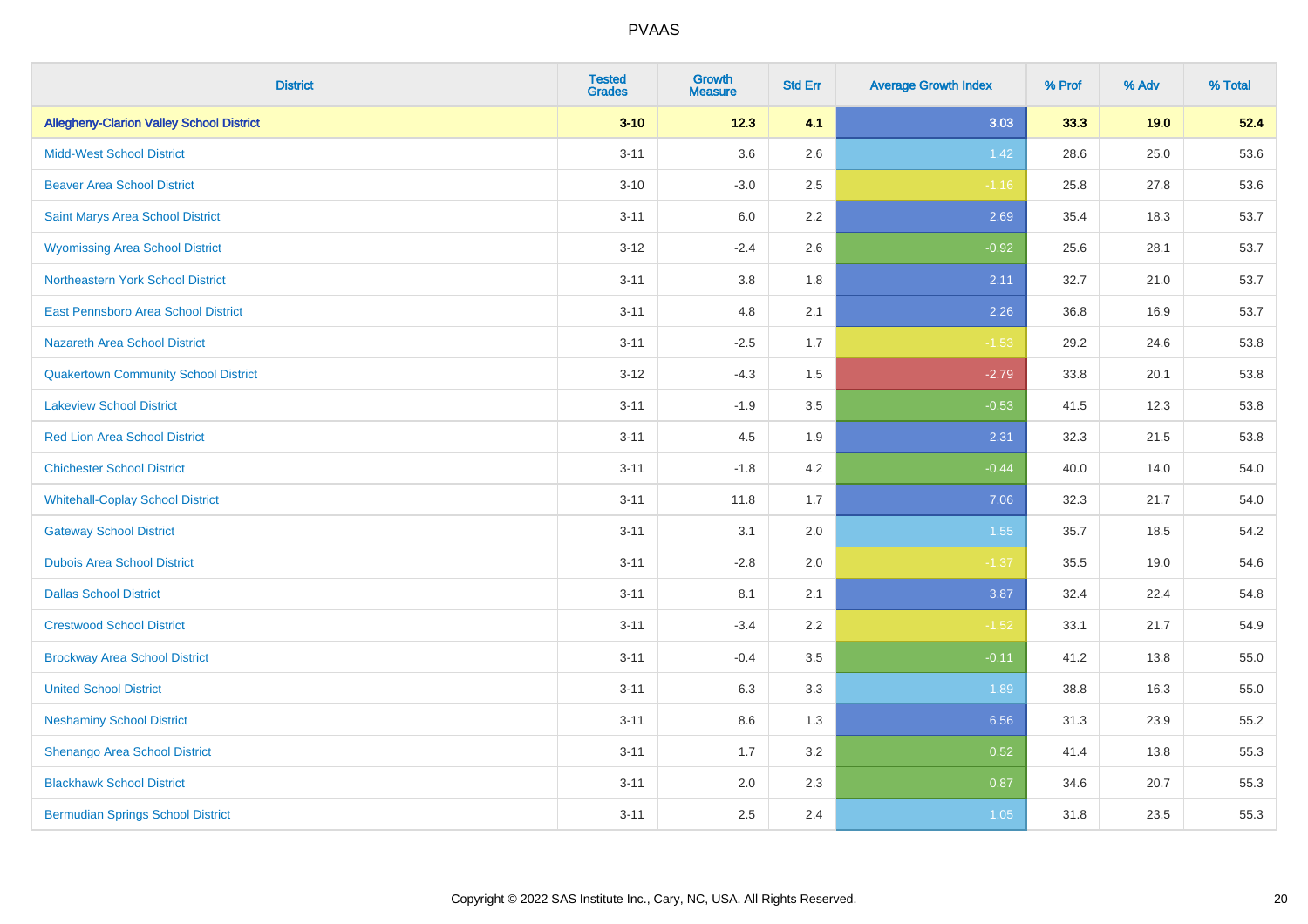| <b>District</b>                                 | <b>Tested</b><br><b>Grades</b> | <b>Growth</b><br><b>Measure</b> | <b>Std Err</b> | <b>Average Growth Index</b> | % Prof | % Adv | % Total |
|-------------------------------------------------|--------------------------------|---------------------------------|----------------|-----------------------------|--------|-------|---------|
| <b>Allegheny-Clarion Valley School District</b> | $3 - 10$                       | 12.3                            | 4.1            | 3.03                        | 33.3   | 19.0  | 52.4    |
| <b>Montour School District</b>                  | $3 - 11$                       | $-6.1$                          | 2.1            | $-2.95$                     | 31.8   | 23.6  | 55.3    |
| <b>Lehighton Area School District</b>           | $3 - 11$                       | 11.4                            | 2.4            | 4.84                        | 30.5   | 24.9  | 55.3    |
| <b>Central York School District</b>             | $3 - 12$                       | 12.9                            | 1.5            | 8.64                        | 31.4   | 24.1  | 55.5    |
| <b>Galeton Area School District</b>             | $3 - 11$                       | 5.4                             | 5.4            | 1.01                        | 33.3   | 22.2  | 55.6    |
| <b>Homer-Center School District</b>             | $3 - 11$                       | 8.8                             | 3.5            | 2.53                        | 38.0   | 17.7  | 55.8    |
| South Western School District                   | $3 - 12$                       | 2.5                             | 1.7            | 1.48                        | 36.2   | 19.7  | 55.9    |
| <b>Wilson School District</b>                   | $3 - 12$                       | 0.5                             | 1.5            | 0.32                        | 30.4   | 25.5  | 55.9    |
| Wilmington Area School District                 | $3 - 11$                       | 11.1                            | 3.3            | 3.37                        | 29.8   | 26.2  | 56.0    |
| <b>York Suburban School District</b>            | $3 - 11$                       | 7.4                             | 2.1            | 3.55                        | 24.9   | 31.2  | 56.1    |
| <b>Brandywine Heights Area School District</b>  | $3 - 11$                       | 5.8                             | 2.6            | 2.27                        | 27.7   | 28.6  | 56.2    |
| <b>Central Valley School District</b>           | $3 - 10$                       | 4.7                             | 2.6            | 1.83                        | 37.8   | 18.5  | 56.3    |
| <b>Muncy School District</b>                    | $3 - 11$                       | 6.9                             | 3.3            | 2.12                        | 37.6   | 18.8  | 56.4    |
| <b>North East School District</b>               | $3 - 11$                       | $-5.3$                          | 2.7            | $-1.97$                     | 31.7   | 24.8  | 56.4    |
| <b>Wissahickon School District</b>              | $3 - 10$                       | $-5.3$                          | 1.7            | $-3.14$                     | 27.5   | 29.0  | 56.6    |
| <b>Blue Mountain School District</b>            | $3 - 10$                       | 12.2                            | 2.1            | 5.81                        | 30.7   | 26.1  | 56.8    |
| <b>Springfield School District</b>              | $3 - 11$                       | $1.2\,$                         | 1.7            | 0.69                        | 31.8   | 25.2  | 56.9    |
| <b>South Butler County School District</b>      | $3 - 10$                       | 6.3                             | 2.2            | 2.80                        | 37.8   | 19.2  | 57.0    |
| <b>Montoursville Area School District</b>       | $3 - 12$                       | $-8.4$                          | 2.6            | $-3.17$                     | 38.8   | 18.2  | 57.0    |
| <b>Belle Vernon Area School District</b>        | $3 - 11$                       | 11.1                            | 2.3            | 4.88                        | 31.6   | 25.4  | 57.1    |
| <b>Bloomsburg Area School District</b>          | $3 - 10$                       | 4.3                             | 3.4            | 1.26                        | 36.5   | 20.6  | 57.1    |
| <b>Spring Cove School District</b>              | $3 - 11$                       | 9.1                             | 2.4            | 3.77                        | 31.8   | 25.4  | 57.1    |
| <b>Donegal School District</b>                  | $3 - 12$                       | 5.9                             | 2.2            | 2.72                        | 34.1   | 23.1  | 57.2    |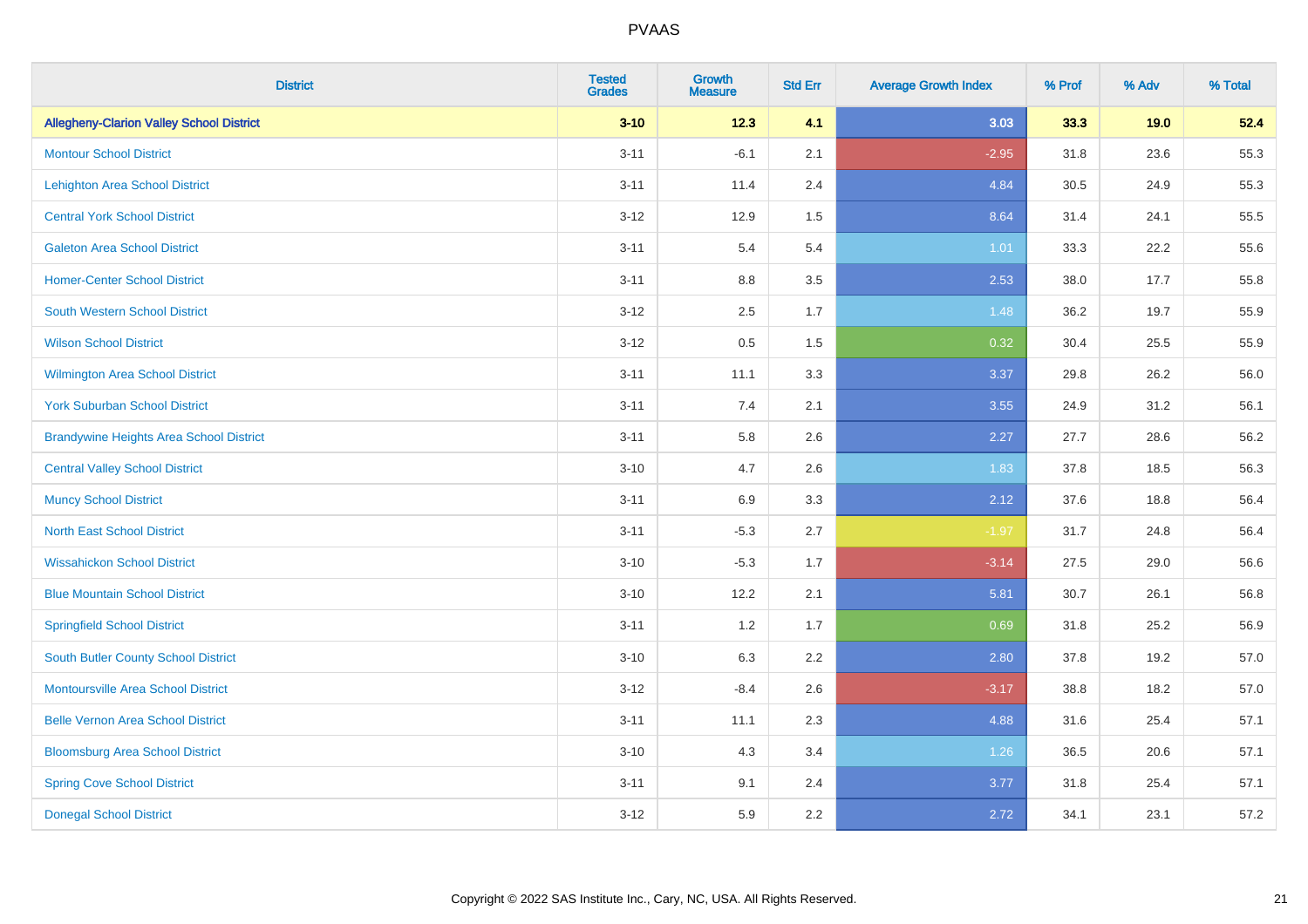| <b>District</b>                                 | <b>Tested</b><br><b>Grades</b> | <b>Growth</b><br><b>Measure</b> | <b>Std Err</b> | <b>Average Growth Index</b> | % Prof | % Adv | % Total |
|-------------------------------------------------|--------------------------------|---------------------------------|----------------|-----------------------------|--------|-------|---------|
| <b>Allegheny-Clarion Valley School District</b> | $3 - 10$                       | 12.3                            | 4.1            | 3.03                        | 33.3   | 19.0  | 52.4    |
| <b>Armstrong School District</b>                | $3 - 11$                       | $9.8\,$                         | 1.6            | 6.22                        | 32.8   | 24.6  | 57.4    |
| <b>Lower Dauphin School District</b>            | $3 - 11$                       | 5.3                             | 1.8            | 3.03                        | 30.6   | 26.8  | 57.5    |
| Capital Area School for the Arts Charter School | $9 - 11$                       | 14.2                            | 4.5            | 3.13                        | 27.5   | 30.0  | 57.5    |
| <b>Fleetwood Area School District</b>           | $3 - 10$                       | 10.4                            | 2.0            | 5.19                        | 31.7   | 25.8  | 57.5    |
| <b>Ridgway Area School District</b>             | $3 - 11$                       | $-6.1$                          | 4.0            | $-1.53$                     | 42.2   | 15.6  | 57.8    |
| <b>California Area School District</b>          | $3 - 10$                       | $-13.7$                         | 4.5            | $-3.06$                     | 41.7   | 16.7  | 58.3    |
| <b>Avon Grove Charter School</b>                | $3 - 11$                       | $9.8\,$                         | 3.1            | 3.18                        | 32.4   | 26.0  | 58.4    |
| <b>Abington School District</b>                 | $3 - 10$                       | 0.9                             | 1.6            | 0.57                        | 29.7   | 28.7  | 58.4    |
| <b>Conestoga Valley School District</b>         | $3 - 11$                       | 2.4                             | 1.7            | 1.43                        | 35.0   | 23.5  | 58.5    |
| <b>Twin Valley School District</b>              | $3 - 12$                       | $-3.2$                          | 1.9            | $-1.68$                     | 38.8   | 19.8  | 58.6    |
| <b>Conemaugh Township Area School District</b>  | $3-12$                         | 4.8                             | 3.5            | 1.39                        | 30.9   | 27.8  | 58.8    |
| <b>Riverside Beaver County School District</b>  | $3 - 11$                       | $-5.5$                          | 2.7            | $-2.03$                     | 35.8   | 23.2  | 59.0    |
| <b>East Penn School District</b>                | $3 - 11$                       | 8.9                             | 1.2            | 7.61                        | 32.8   | 26.4  | 59.2    |
| <b>Canon-Mcmillan School District</b>           | $3 - 11$                       | $-5.0$                          | 1.5            | $-3.25$                     | 30.8   | 28.5  | 59.3    |
| Northwestern Lehigh School District             | $3 - 11$                       | $-2.4$                          | 2.1            | $-1.14$                     | 41.7   | 17.9  | 59.5    |
| <b>West Chester Area School District</b>        | $3 - 11$                       | $-2.1$                          | 1.2            | $-1.83$                     | 36.4   | 23.2  | 59.6    |
| <b>Pennridge School District</b>                | $3 - 10$                       | 7.4                             | 1.5            | 5.10                        | 32.0   | 27.6  | 59.6    |
| <b>Phoenixville Area School District</b>        | $3 - 11$                       | $7.3$                           | 1.8            | 3.96                        | 32.3   | 27.6  | 59.8    |
| <b>Moon Area School District</b>                | $3 - 11$                       | 1.5                             | 1.8            | 0.86                        | 34.5   | 25.5  | 60.0    |
| <b>Bellwood-Antis School District</b>           | $3 - 10$                       | 3.5                             | 2.8            | 1.24                        | 40.9   | 19.4  | 60.2    |
| <b>Indiana Area School District</b>             | $3 - 11$                       | 12.0                            | 2.0            | 5.98                        | 30.0   | 30.4  | 60.3    |
| <b>Perkiomen Valley School District</b>         | $3 - 11$                       | 2.7                             | 1.5            | 1.83                        | 35.0   | 25.3  | 60.3    |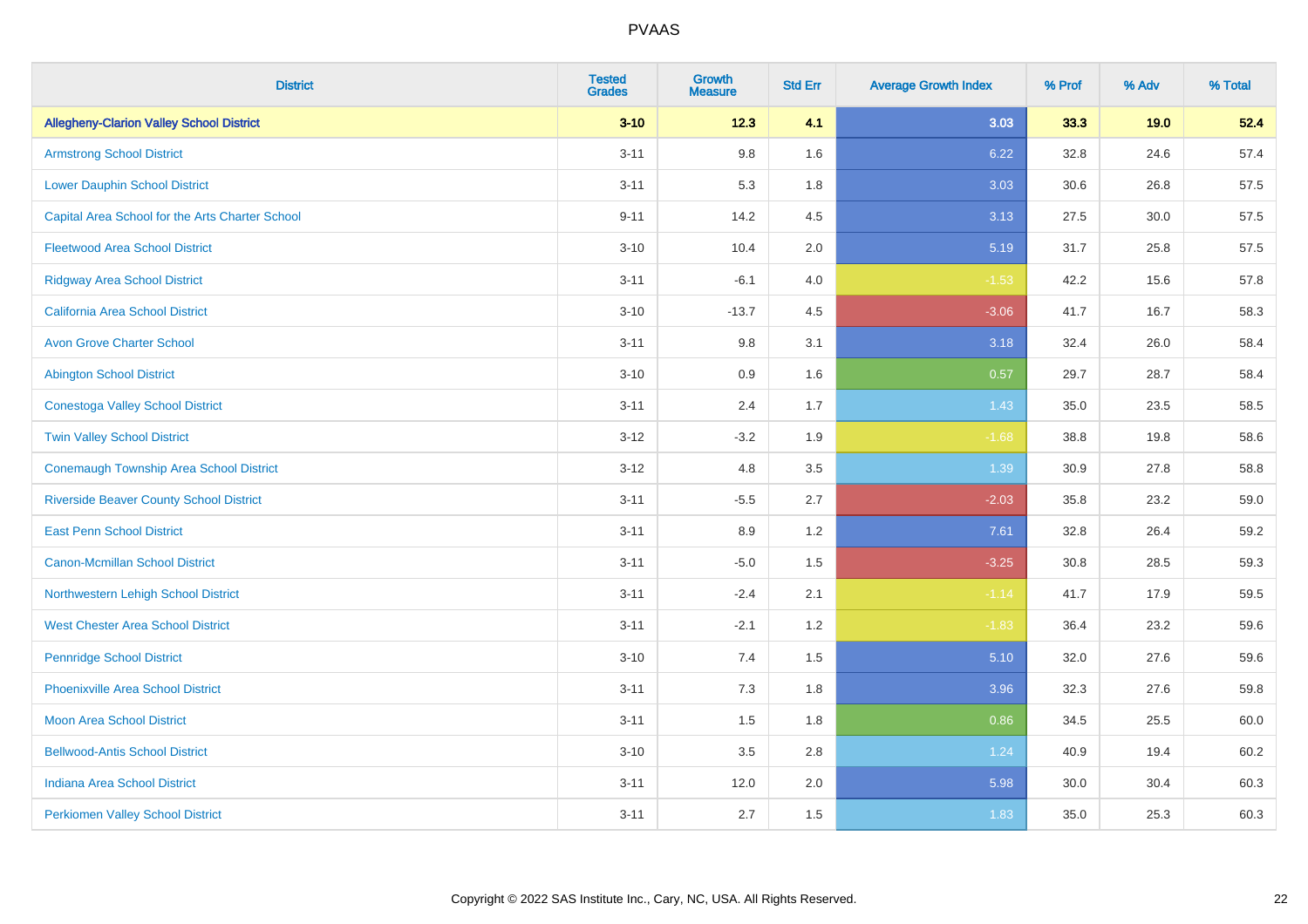| <b>District</b>                                 | <b>Tested</b><br><b>Grades</b> | Growth<br><b>Measure</b> | <b>Std Err</b> | <b>Average Growth Index</b> | % Prof | % Adv | % Total |
|-------------------------------------------------|--------------------------------|--------------------------|----------------|-----------------------------|--------|-------|---------|
| <b>Allegheny-Clarion Valley School District</b> | $3 - 10$                       | 12.3                     | 4.1            | 3.03                        | 33.3   | 19.0  | 52.4    |
| <b>Plum Borough School District</b>             | $3 - 11$                       | $-9.4$                   | 2.4            | $-3.98$                     | 32.9   | 27.4  | 60.4    |
| <b>Cocalico School District</b>                 | $3 - 11$                       | 12.3                     | 1.9            | 6.48                        | 28.2   | 32.3  | 60.5    |
| <b>Conewago Valley School District</b>          | $3 - 12$                       | 7.6                      | 1.7            | 4.46                        | 41.3   | 19.4  | 60.6    |
| <b>Brookville Area School District</b>          | $3 - 11$                       | 6.8                      | 3.1            | 2.19                        | 46.1   | 14.6  | 60.7    |
| Pennsylvania Leadership Charter School          | $3 - 11$                       | $8.0\,$                  | 1.9            | 4.22                        | 33.1   | 27.8  | 60.9    |
| <b>Richland School District</b>                 | $3 - 11$                       | $-6.9$                   | 2.6            | $-2.63$                     | 40.1   | 20.9  | 61.0    |
| <b>Hermitage School District</b>                | $3 - 12$                       | 14.0                     | 2.5            | 5.59                        | 34.0   | 27.0  | 61.0    |
| <b>Owen J Roberts School District</b>           | $3 - 11$                       | $-3.5$                   | 1.5            | $-2.27$                     | 36.8   | 24.4  | 61.2    |
| <b>Garnet Valley School District</b>            | $3 - 10$                       | 0.2                      | 1.7            | 0.13                        | 34.9   | 26.4  | 61.3    |
| <b>Oley Valley School District</b>              | $3 - 11$                       | 1.4                      | 2.4            | 0.56                        | 37.4   | 23.9  | 61.4    |
| <b>Jenkintown School District</b>               | $3 - 11$                       | $-7.9$                   | 4.1            | $-1.92$                     | 34.1   | 27.3  | 61.4    |
| <b>Evergreen Community Charter School</b>       | $6 - 11$                       | $-1.1$                   | 4.7            | $-0.23$                     | 34.6   | 26.9  | 61.5    |
| <b>Manheim Township School District</b>         | $3 - 12$                       | 10.9                     | 1.5            | 7.51                        | 30.9   | 31.0  | 61.9    |
| <b>Parkland School District</b>                 | $3 - 11$                       | $-3.7$                   | 1.2            | $-3.17$                     | 31.4   | 30.6  | 62.0    |
| West Jefferson Hills School District            | $3 - 11$                       | 1.9                      | 1.9            | 0.99                        | 34.8   | 27.3  | 62.1    |
| Downingtown Area School District                | $3 - 11$                       | 4.4                      | 1.1            | 4.06                        | 30.1   | 32.0  | 62.2    |
| <b>Coudersport Area School District</b>         | $3 - 11$                       | 14.8                     | 3.4            | 4.33                        | 34.7   | 28.0  | 62.7    |
| <b>Central Columbia School District</b>         | $3-12$                         | 0.3                      | 2.3            | 0.12                        | 25.4   | 37.6  | 63.0    |
| <b>Haverford Township School District</b>       | $3 - 11$                       | 1.4                      | 1.4            | 1.05                        | 36.7   | 26.3  | 63.0    |
| <b>Manheim Central School District</b>          | $3 - 11$                       | 12.8                     | 2.0            | 6.52                        | 27.8   | 35.4  | 63.2    |
| <b>Tuscarora School District</b>                | $3 - 11$                       | 13.4                     | 2.2            | 6.20                        | 37.1   | 26.3  | 63.4    |
| <b>North Clarion County School District</b>     | $3 - 12$                       | 3.4                      | 4.1            | 0.83                        | 45.0   | 18.8  | 63.8    |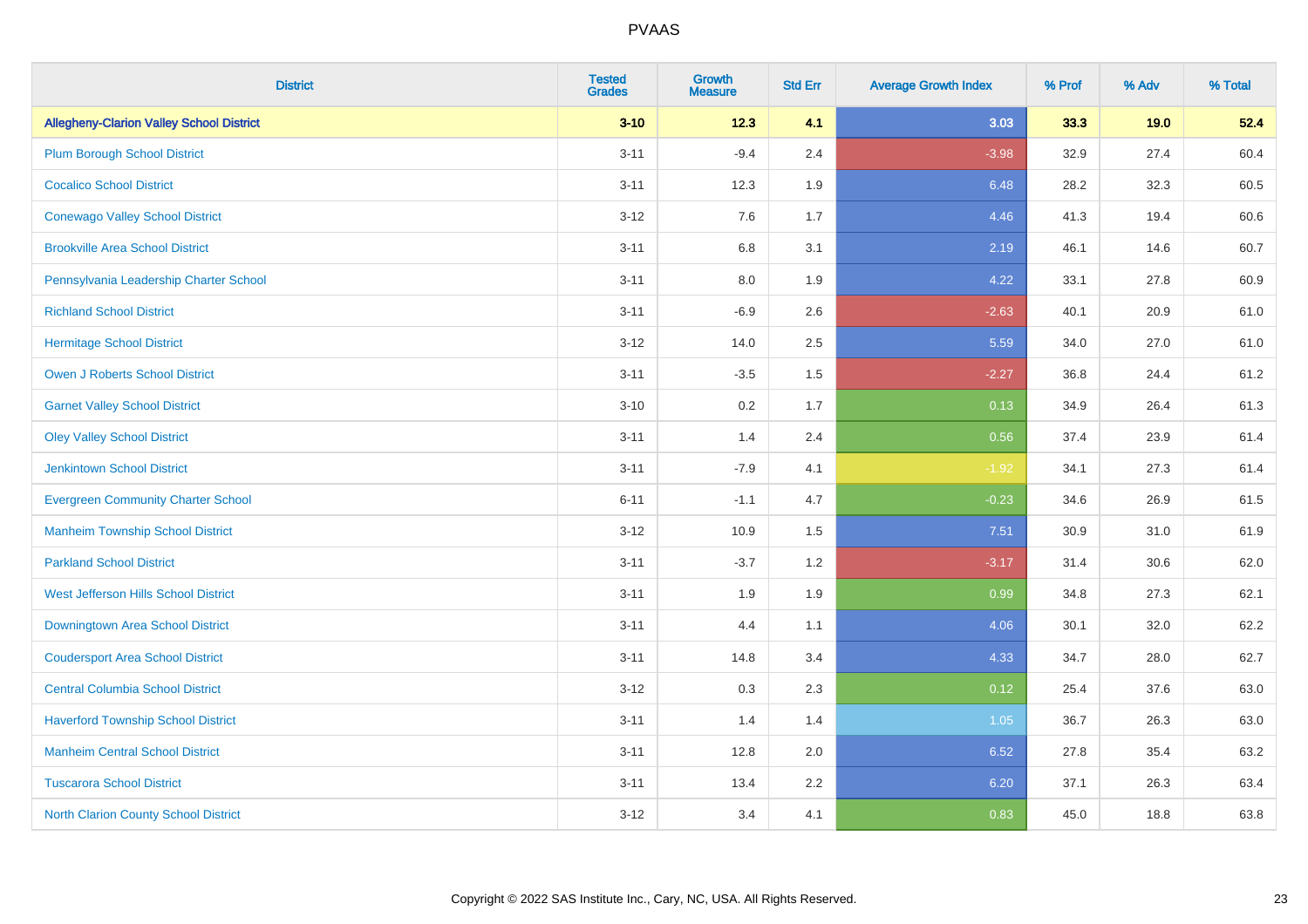| <b>District</b>                                 | <b>Tested</b><br><b>Grades</b> | <b>Growth</b><br><b>Measure</b> | <b>Std Err</b> | <b>Average Growth Index</b> | % Prof | % Adv | % Total |
|-------------------------------------------------|--------------------------------|---------------------------------|----------------|-----------------------------|--------|-------|---------|
| <b>Allegheny-Clarion Valley School District</b> | $3 - 10$                       | 12.3                            | 4.1            | 3.03                        | 33.3   | 19.0  | 52.4    |
| <b>Greenwood School District</b>                | $3 - 11$                       | 11.3                            | 3.6            | 3.14                        | 31.2   | 32.8  | 63.9    |
| <b>Elizabethtown Area School District</b>       | $3 - 12$                       | 7.1                             | 1.7            | 4.19                        | 36.4   | 27.6  | 64.0    |
| <b>Warwick School District</b>                  | $3 - 11$                       | 21.7                            | 1.8            | 11.76                       | 27.7   | 36.3  | 64.0    |
| <b>Sharpsville Area School District</b>         | $3 - 11$                       | 3.8                             | 3.7            | 1.04                        | 41.1   | 23.2  | 64.3    |
| <b>Benton Area School District</b>              | $3 - 10$                       | 8.1                             | 4.0            | 2.01                        | 35.7   | 28.6  | 64.3    |
| <b>Upper Dauphin Area School District</b>       | $3 - 11$                       | 16.5                            | 5.1            | 3.26                        | 37.5   | 26.8  | 64.3    |
| <b>West Allegheny School District</b>           | $3 - 12$                       | 8.6                             | 2.0            | 4.34                        | 37.3   | 27.2  | 64.5    |
| <b>Millcreek Township School District</b>       | $3 - 11$                       | 9.1                             | 1.4            | 6.61                        | 34.5   | 30.1  | 64.6    |
| <b>Upper Dublin School District</b>             | $3 - 12$                       | 2.1                             | 1.8            | 1.19                        | 34.7   | 30.0  | 64.7    |
| <b>North Pocono School District</b>             | $3 - 11$                       | 13.1                            | 3.7            | 3.54                        | 31.4   | 33.3  | 64.7    |
| <b>Rose Tree Media School District</b>          | $3 - 10$                       | $-2.8$                          | 2.1            | $-1.33$                     | 35.2   | 29.6  | 64.8    |
| <b>Franklin Regional School District</b>        | $3 - 11$                       | 11.3                            | 1.8            | 6.13                        | 30.0   | 35.0  | 65.0    |
| <b>Norwin School District</b>                   | $3 - 11$                       | $-1.1$                          | 1.6            | $-0.70$                     | 37.7   | 27.6  | 65.2    |
| <b>Pennsbury School District</b>                | $3 - 11$                       | 5.6                             | 1.3            | 4.38                        | 37.7   | 27.7  | 65.4    |
| <b>Abington Heights School District</b>         | $3 - 11$                       | 6.7                             | 1.7            | 4.00                        | 33.8   | 31.7  | 65.5    |
| <b>Saucon Valley School District</b>            | $3 - 11$                       | 18.9                            | 2.2            | 8.48                        | 26.0   | 39.6  | 65.6    |
| <b>Tyrone Area School District</b>              | $3 - 12$                       | 29.2                            | 2.3            | 12.86                       | 36.6   | 29.1  | 65.7    |
| <b>Seneca Valley School District</b>            | $3 - 11$                       | $0.8\,$                         | 1.4            | 0.54                        | 40.6   | 25.2  | 65.8    |
| <b>Quaker Valley School District</b>            | $3 - 11$                       | 12.2                            | 2.5            | 4.90                        | 39.5   | 26.4  | 65.9    |
| <b>West Branch Area School District</b>         | $3 - 11$                       | 17.0                            | 3.3            | 5.20                        | 47.1   | 19.1  | 66.2    |
| North Penn School District                      | $3 - 11$                       | 17.6                            | 1.0            | 17.53                       | 30.8   | 35.7  | 66.4    |
| <b>Montrose Area School District</b>            | $3 - 10$                       | 12.3                            | 2.8            | 4.41                        | 37.8   | 28.9  | 66.7    |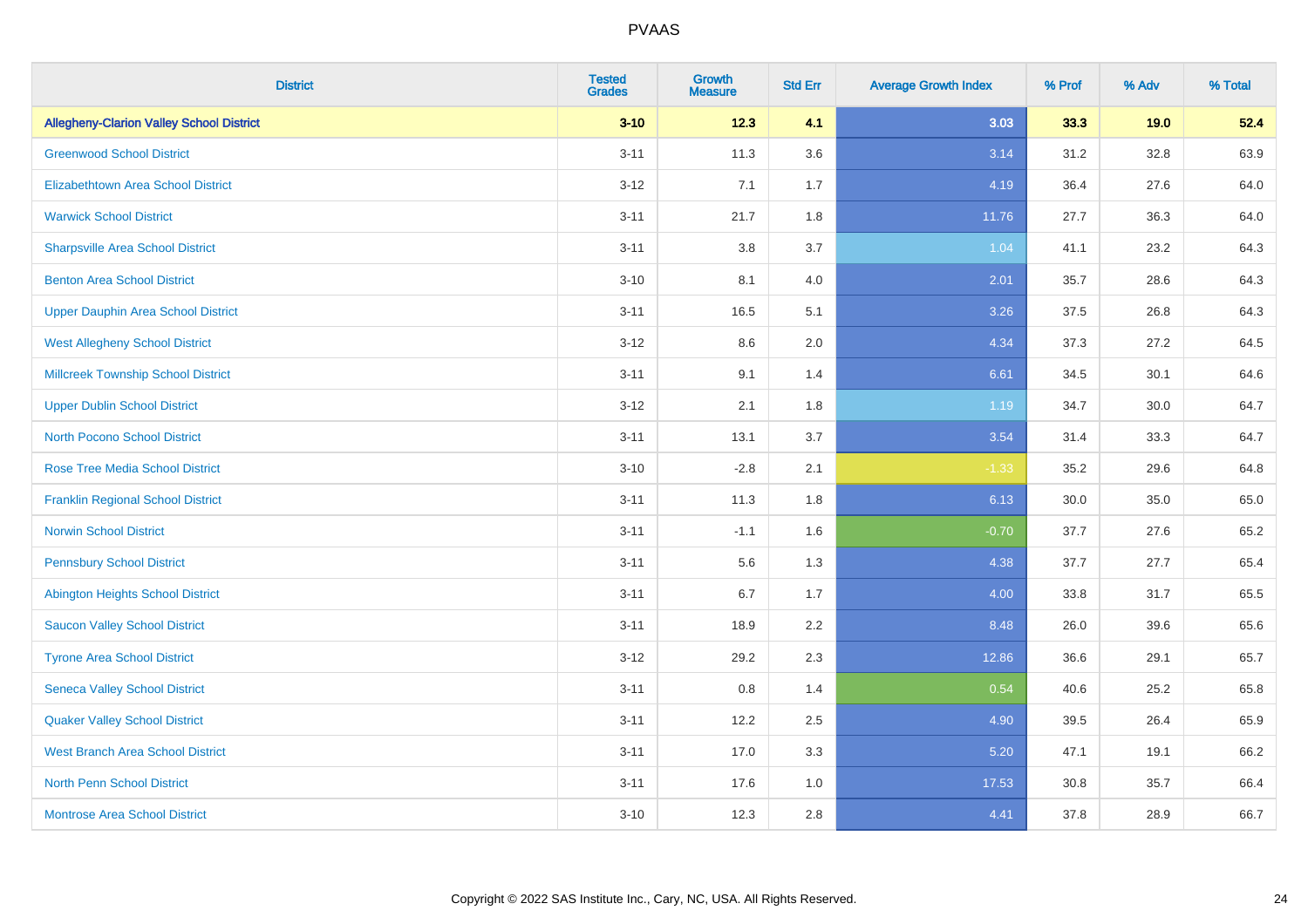| <b>District</b>                                 | <b>Tested</b><br><b>Grades</b> | <b>Growth</b><br><b>Measure</b> | <b>Std Err</b> | <b>Average Growth Index</b> | % Prof | % Adv | % Total |
|-------------------------------------------------|--------------------------------|---------------------------------|----------------|-----------------------------|--------|-------|---------|
| <b>Allegheny-Clarion Valley School District</b> | $3 - 10$                       | 12.3                            | 4.1            | 3.03                        | 33.3   | 19.0  | 52.4    |
| <b>Pequea Valley School District</b>            | $3 - 11$                       | 18.0                            | 3.1            | 5.74                        | 29.2   | 37.5  | 66.7    |
| <b>Hempfield School District</b>                | $3 - 11$                       | 13.4                            | 1.3            | 10.53                       | 29.9   | 36.8  | 66.7    |
| <b>Southern York County School District</b>     | $3 - 11$                       | 15.5                            | 1.8            | 8.48                        | 37.6   | 29.2  | 66.8    |
| <b>Upper Merion Area School District</b>        | $3 - 11$                       | 14.0                            | 2.0            | 7.15                        | 34.4   | 32.6  | 67.0    |
| <b>Avon Grove School District</b>               | $3 - 10$                       | 7.6                             | 1.4            | 5.29                        | 33.7   | 33.2  | 67.0    |
| Southern Lehigh School District                 | $3 - 11$                       | $-4.1$                          | 2.1            | $-1.94$                     | 39.3   | 28.0  | 67.2    |
| <b>Freeport Area School District</b>            | $3 - 10$                       | $-0.2$                          | 2.1            | $-0.10$                     | 37.4   | 29.8  | 67.2    |
| <b>Great Valley School District</b>             | $3 - 11$                       | 5.4                             | 2.0            | 2.77                        | 33.8   | 33.5  | 67.3    |
| <b>Council Rock School District</b>             | $3 - 11$                       | 13.5                            | 1.1            | 12.27                       | 32.0   | 35.4  | 67.4    |
| <b>Bethel Park School District</b>              | $3 - 11$                       | $-4.4$                          | 1.7            | $-2.62$                     | 40.1   | 27.3  | 67.4    |
| <b>Littlestown Area School District</b>         | $3 - 11$                       | 28.7                            | 2.4            | 11.83                       | 38.4   | 29.3  | 67.7    |
| Lampeter-Strasburg School District              | $3 - 12$                       | 11.0                            | 1.9            | 5.69                        | 35.4   | 32.3  | 67.7    |
| <b>Springfield Township School District</b>     | $3 - 11$                       | $-3.9$                          | 3.1            | $-1.27$                     | 37.2   | 30.8  | 68.1    |
| <b>Clearfield Area School District</b>          | $3 - 10$                       | $-1.3$                          | 3.7            | $-0.34$                     | 43.9   | 24.6  | 68.4    |
| <b>Delaware Valley School District</b>          | $3 - 11$                       | 15.7                            | 1.6            | 9.62                        | 36.7   | 32.1  | 68.8    |
| <b>Mars Area School District</b>                | $3 - 10$                       | 6.6                             | 1.9            | 3.45                        | 36.7   | 32.4  | 69.1    |
| <b>Berlin Brothersvalley School District</b>    | $3 - 11$                       | 19.6                            | 4.0            | 4.93                        | 28.3   | 41.3  | 69.6    |
| <b>Methacton School District</b>                | $3 - 11$                       | 11.0                            | 1.6            | 6.94                        | 36.0   | 33.6  | 69.6    |
| <b>Souderton Area School District</b>           | $3 - 11$                       | 18.5                            | 1.4            | 12.86                       | 39.2   | 31.2  | 70.4    |
| <b>Wallingford-Swarthmore School District</b>   | $3 - 10$                       | 5.0                             | 2.2            | 2.25                        | 33.3   | 37.1  | 70.4    |
| South Fayette Township School District          | $3 - 11$                       | 6.0                             | 1.8            | 3.33                        | 32.2   | 38.3  | 70.5    |
| <b>Cumberland Valley School District</b>        | $3 - 12$                       | 18.6                            | 1.2            | 15.79                       | 31.3   | 39.2  | 70.5    |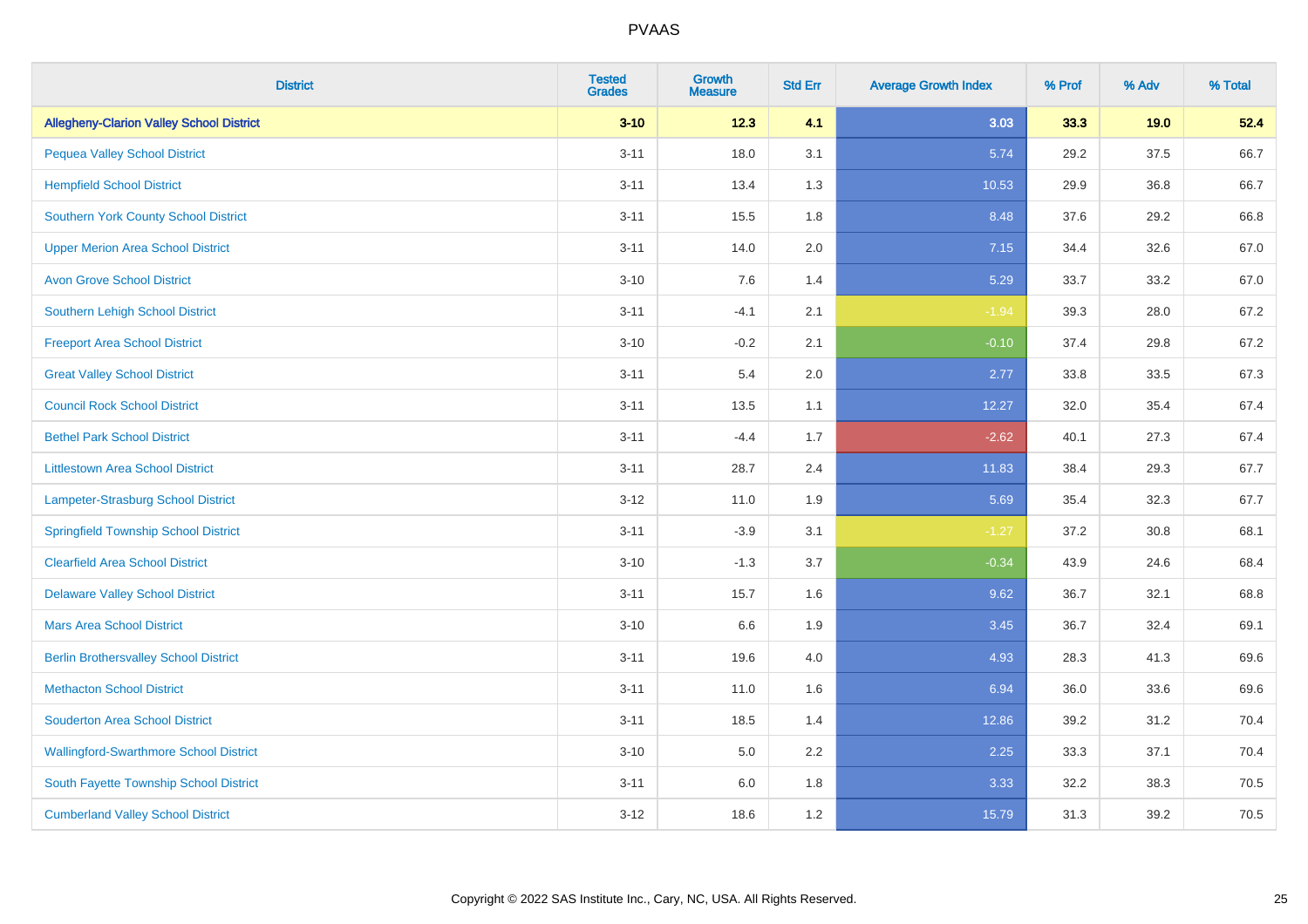| <b>District</b>                                 | <b>Tested</b><br><b>Grades</b> | <b>Growth</b><br><b>Measure</b> | <b>Std Err</b> | <b>Average Growth Index</b> | % Prof | % Adv | % Total |
|-------------------------------------------------|--------------------------------|---------------------------------|----------------|-----------------------------|--------|-------|---------|
| <b>Allegheny-Clarion Valley School District</b> | $3 - 10$                       | 12.3                            | 4.1            | 3.03                        | 33.3   | 19.0  | 52.4    |
| <b>Oswayo Valley School District</b>            | $3 - 12$                       | 9.9                             | 5.1            | 1.93                        | 26.5   | 44.1  | 70.6    |
| <b>Colonial School District</b>                 | $3 - 11$                       | 22.1                            | 1.6            | 13.55                       | 27.2   | 43.5  | 70.6    |
| <b>Tredyffrin-Easttown School District</b>      | $3 - 10$                       | 8.7                             | 2.4            | 3.57                        | 35.2   | 35.8  | 71.0    |
| <b>Dallastown Area School District</b>          | $3 - 11$                       | 19.9                            | 1.4            | 14.14                       | 36.8   | 34.2  | 71.0    |
| <b>Radnor Township School District</b>          | $3 - 12$                       | 7.5                             | 1.9            | 4.03                        | 33.0   | 38.3  | 71.3    |
| <b>Lower Moreland Township School District</b>  | $3 - 11$                       | 8.7                             | 2.0            | 4.35                        | 38.2   | 33.2  | 71.4    |
| <b>Eastern Lancaster County School District</b> | $3 - 12$                       | 2.9                             | 3.2            | 0.91                        | 35.2   | 36.4  | 71.6    |
| <b>Lewisburg Area School District</b>           | $3 - 11$                       | 1.7                             | 2.4            | 0.72                        | 35.9   | 35.9  | 71.8    |
| <b>Loyalsock Township School District</b>       | $3-12$                         | 26.7                            | 2.7            | 9.92                        | 36.8   | 35.1  | 71.9    |
| <b>Penn-Trafford School District</b>            | $3 - 11$                       | 2.9                             | 1.8            | 1.68                        | 46.3   | 26.2  | 72.5    |
| Palmyra Area School District                    | $3 - 11$                       | 16.2                            | 1.8            | 9.02                        | 38.8   | 34.0  | 72.8    |
| North Allegheny School District                 | $3 - 11$                       | 18.0                            | 1.3            | 14.25                       | 30.5   | 42.9  | 73.4    |
| <b>Camp Hill School District</b>                | $3 - 12$                       | 20.7                            | 2.9            | 7.00                        | 32.3   | 41.4  | 73.7    |
| <b>Marple Newtown School District</b>           | $3 - 11$                       | 20.6                            | 2.3            | 8.95                        | 31.1   | 42.7  | 73.8    |
| <b>Wayne Highlands School District</b>          | $3 - 11$                       | 22.5                            | 2.5            | 9.16                        | 33.8   | 40.4  | 74.2    |
| Fox Chapel Area School District                 | $3 - 11$                       | 17.6                            | 1.9            | 9.47                        | 22.9   | 52.0  | 74.9    |
| <b>Harbor Creek School District</b>             | $3 - 11$                       | 13.4                            | 2.3            | 5.80                        | 34.5   | 40.7  | 75.2    |
| <b>Spring-Ford Area School District</b>         | $3 - 11$                       | 16.6                            | 1.2            | 14.02                       | 30.4   | 45.3  | 75.7    |
| <b>Central Bucks School District</b>            | $3 - 11$                       | 15.5                            | 0.9            | 17.94                       | 34.8   | 41.4  | 76.2    |
| <b>Upper Saint Clair School District</b>        | $3 - 11$                       | 13.8                            | 1.8            | 7.86                        | 32.2   | 44.5  | 76.7    |
| <b>Fairview School District</b>                 | $3 - 11$                       | 8.3                             | 2.4            | 3.43                        | 41.9   | 34.9  | 76.7    |
| <b>Peters Township School District</b>          | $3 - 11$                       | 14.1                            | 1.7            | 8.16                        | 35.2   | 41.6  | 76.8    |